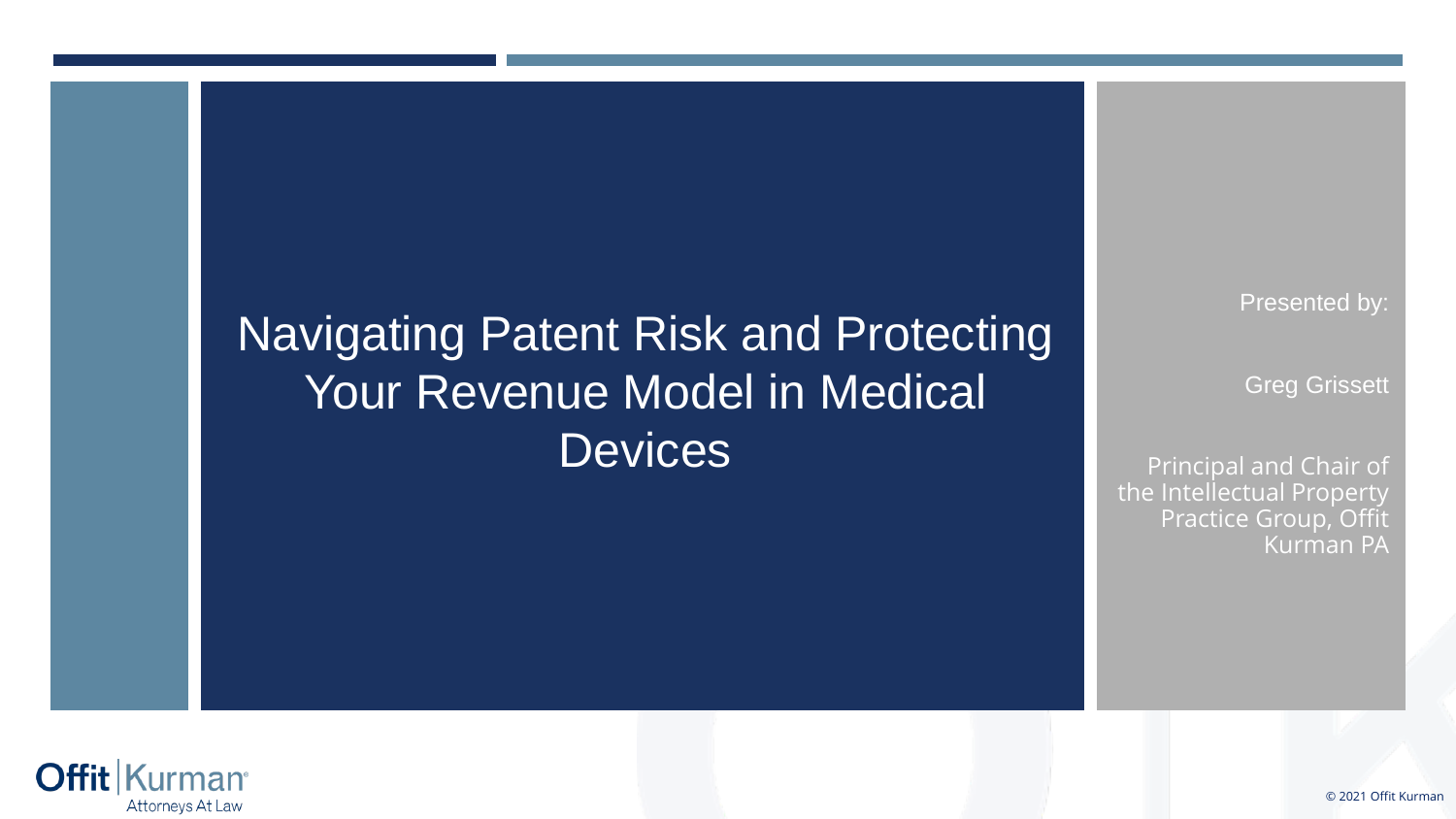### Agenda

■ Part 1: Overview of IP and Patents

■ Part 2: Minimizing Patent Infringement Liability Risk

■ Part 3: Patent Protection and Your Revenue Model

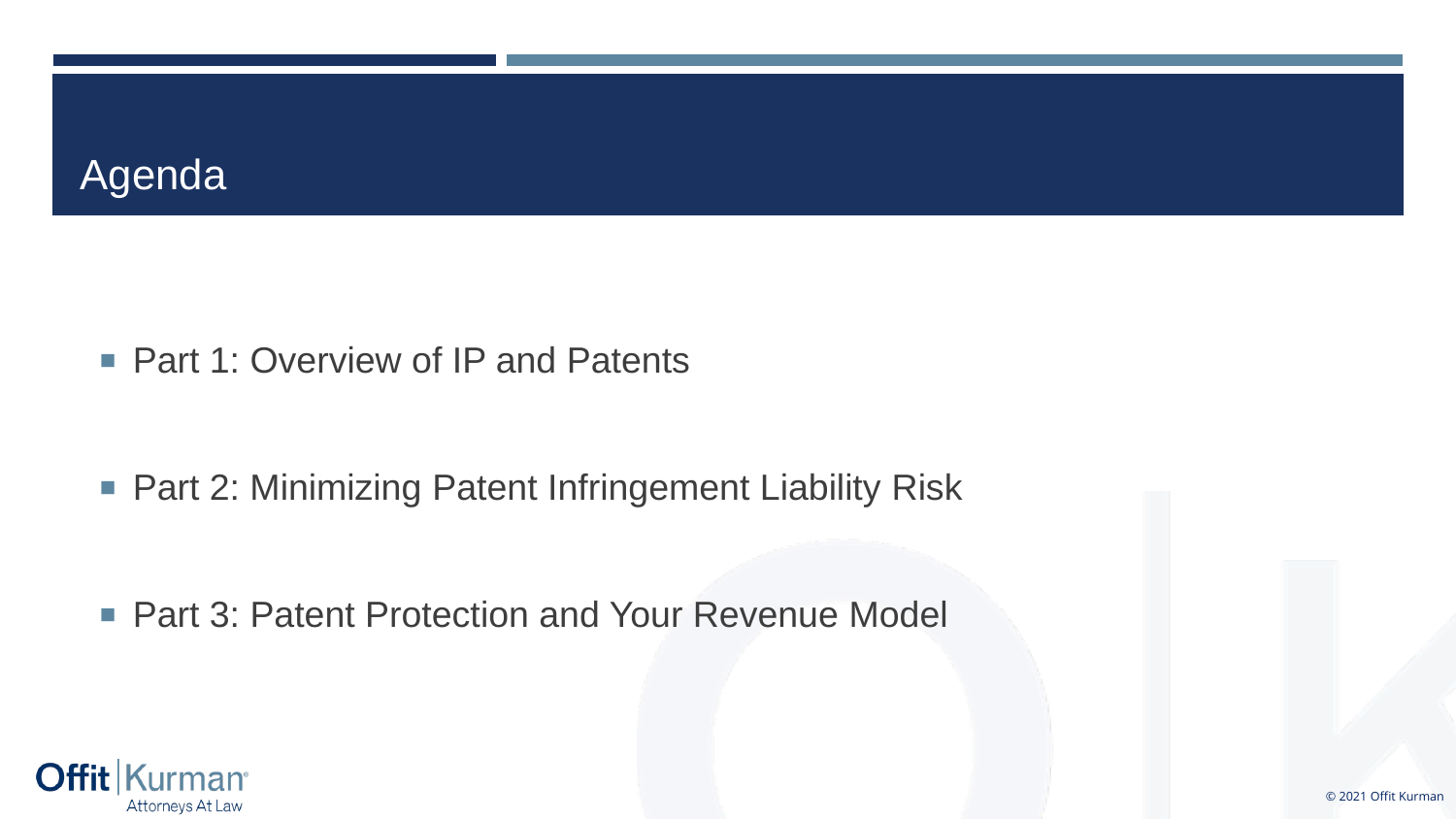

# **Overview of IP and Patents**

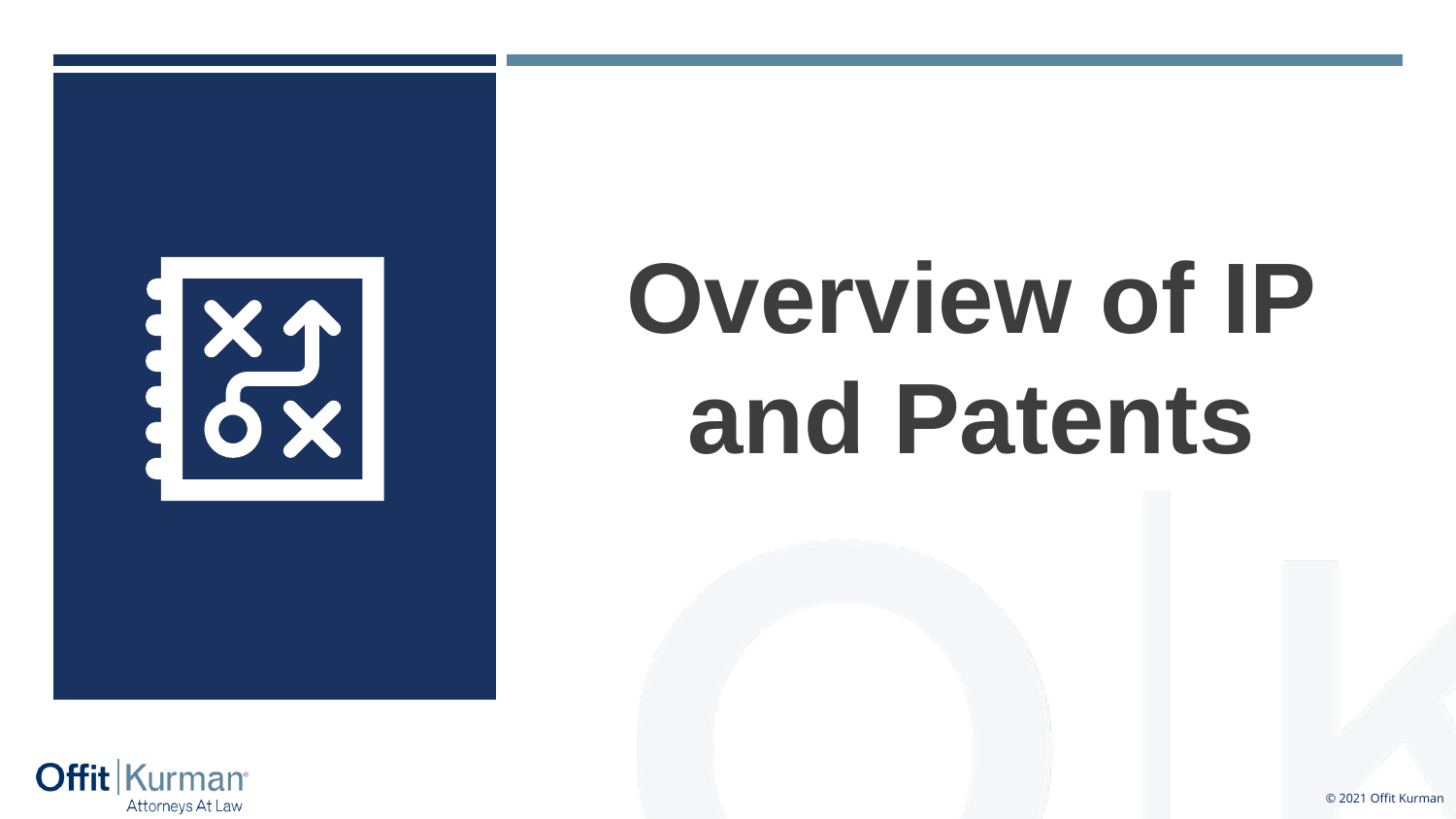# Basic IP Rights

| <b>Right</b>         | <b>What it Protects</b>                        | <b>Term</b>                                           | <b>Examples</b>                                             |
|----------------------|------------------------------------------------|-------------------------------------------------------|-------------------------------------------------------------|
| <b>Patents</b>       | Products, Processes, Machines,<br>Compositions | 20 Years from filing                                  | Bone plates, testing kits,<br>surgical methods              |
| <b>Trademarks</b>    | Source of goods/services                       | As long as it is used                                 | <b>Brands (Nike, Apple)</b>                                 |
| Copyrights           | <b>Creative Works</b>                          | 95 years from publication/<br>120 years from creation | Product Literature, Technique<br>Guides, Software           |
| <b>Trade Secrets</b> | Valuable Secret Information                    | As long as it is kept secret                          | Pricing, Customer Lists, CRM<br>Data, Secret Formulas, Etc. |

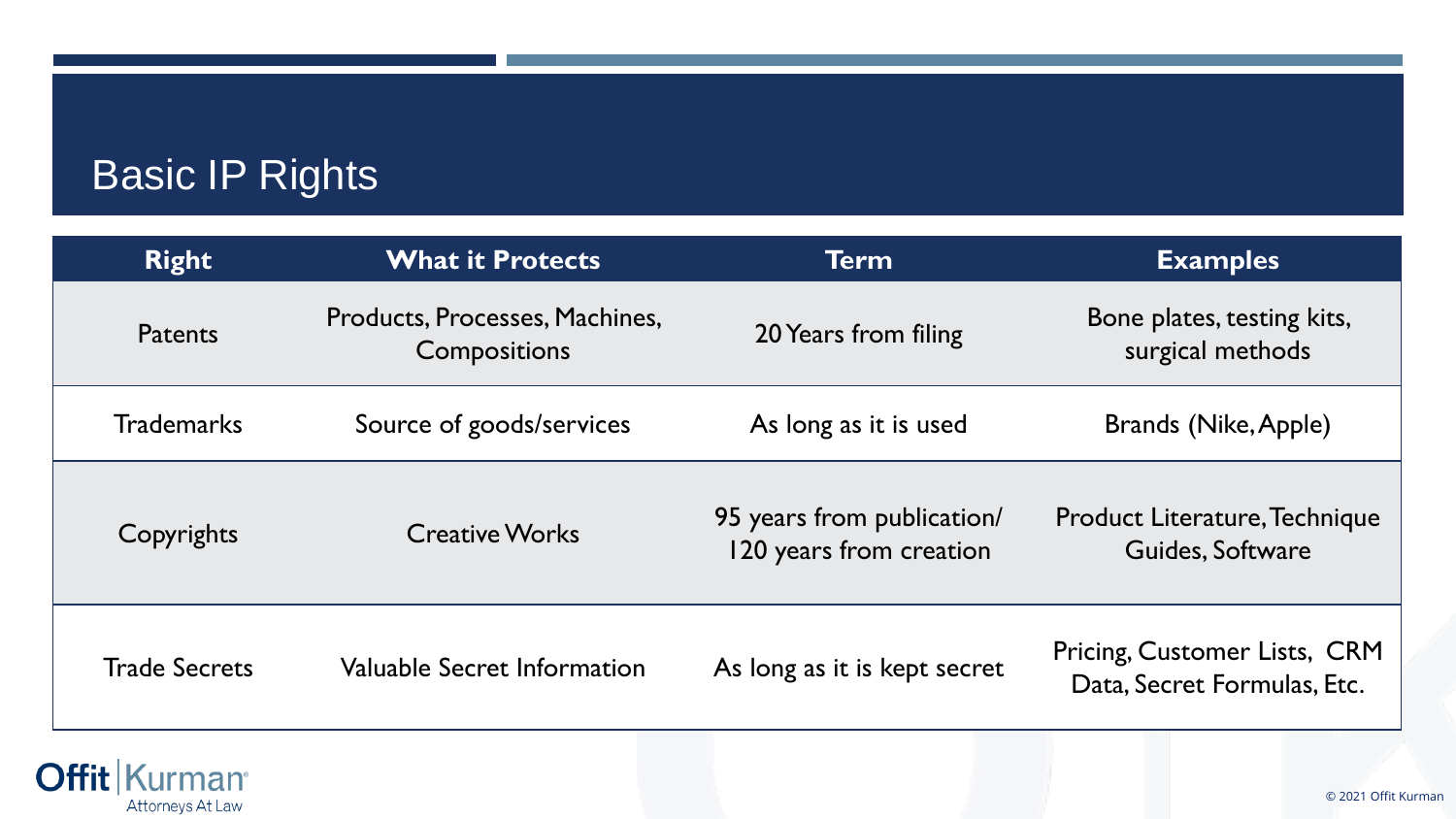

■ Patents give patent owners the right to prevent others from **making**, **using, selling, offering for sale or importing into the U.S.** the invention as claimed in a patent

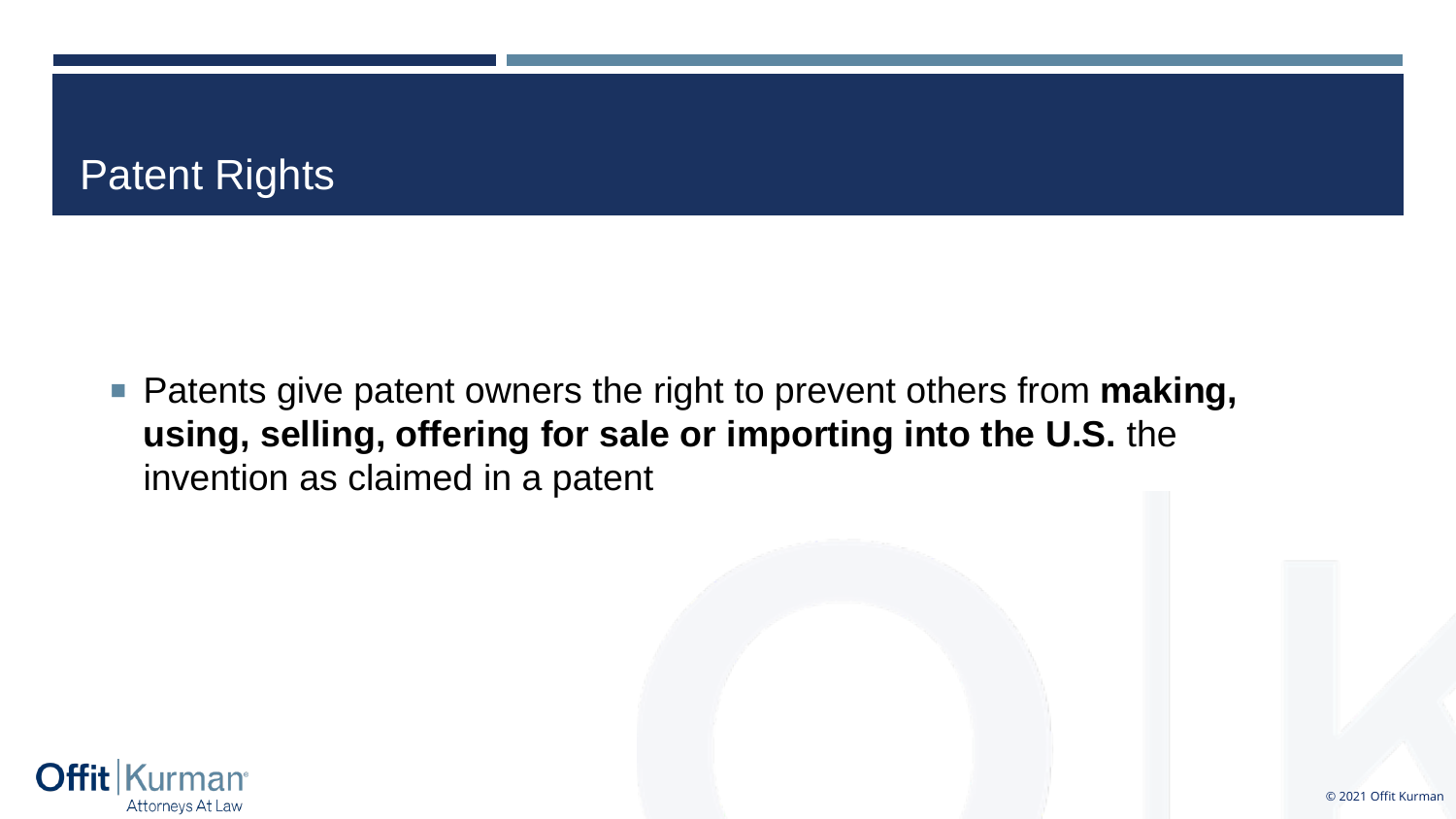## Patent Claims

- Patent claims define the legal scope of protection
- Claimed invention must be new & non-obvious in view of the prior art, described, enabled, and not (too) abstract

1. A closure device for sealing a percutaneous puncture in a wall of a body passageway, the closure device comprising: a deployment body;

- a plug configured to engage a surface of the puncture;
- a toggle configured to engage an internal surface of the body passageway;
- an elongate filament associated with the plug and the toggle;
- a locking member disposed along the elongated filament and configured to engage the plug; and
- a tamper disposed in the deployment body, the tamper defining a proximal end, a distal end spaced from the proximal end along a longitudinal axis, and at least two lumens that each extend from the proximal end to the distal end along the longitudinal axis,
- wherein a first lumen of the at least two lumens is configured to receive a guidewire therethrough and a second lumen of the at least two lumens receives the elongate filament therethrough so as to be slidable along the elongate filament,
- wherein the tamper is sized so that a proximal end of the tamper slides entirely out of the deployment body to tamp the locking member against the plug.

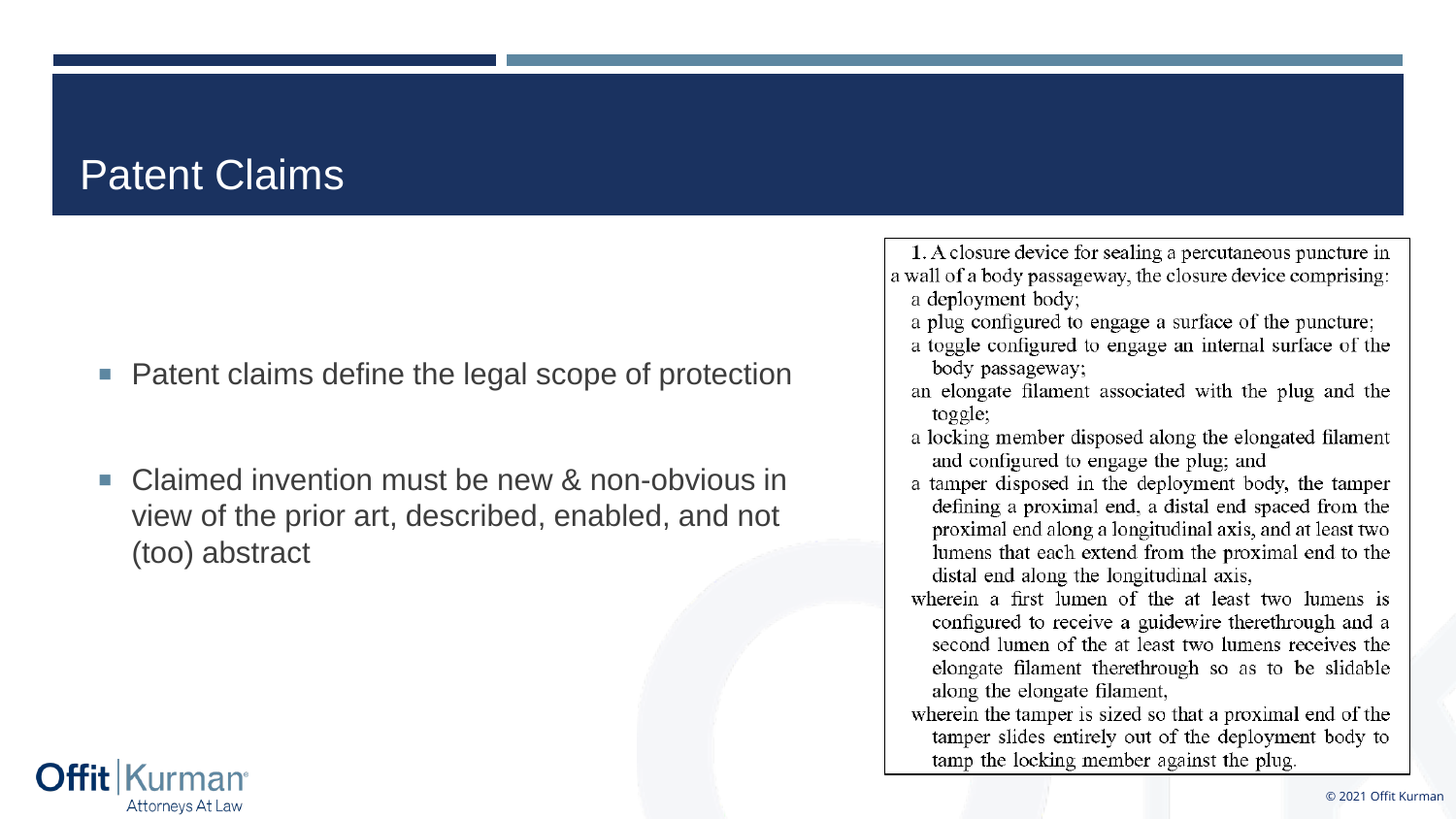#### Overview of Patent Process

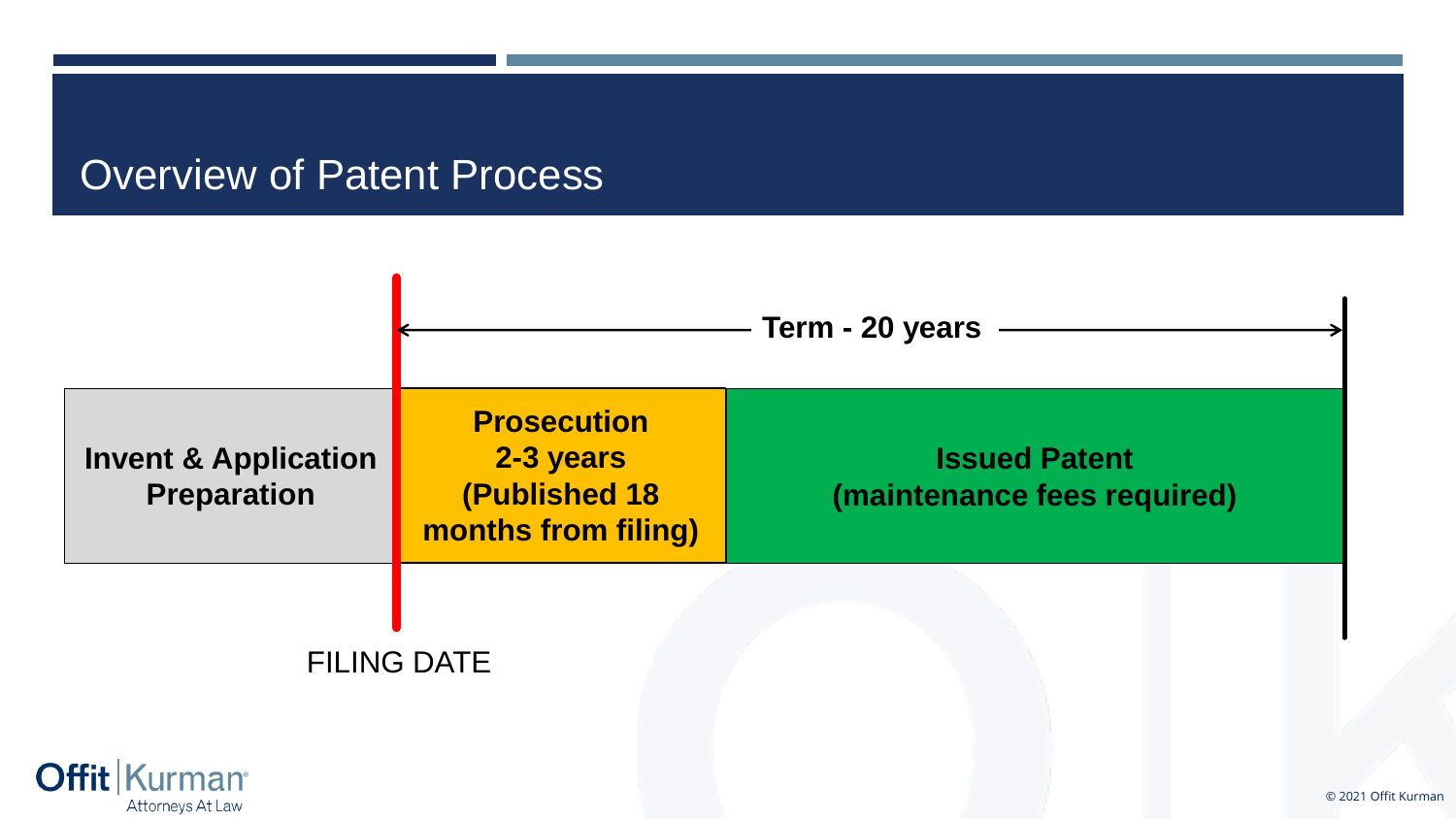### Patent Rights: Protection vs Risk Avoidance

≠

#### Patentability: Obtaining Patents

Focused on the invention and technology in view of requirements for obtaining patents

Is invention novel and non-obvious over the prior art?

#### **Freedom-to-Operate: Avoiding Patents**

Focused on solely on what you will sell and receive \$ for

#### Does the product infringe a valid claim of a U.S. Patent?

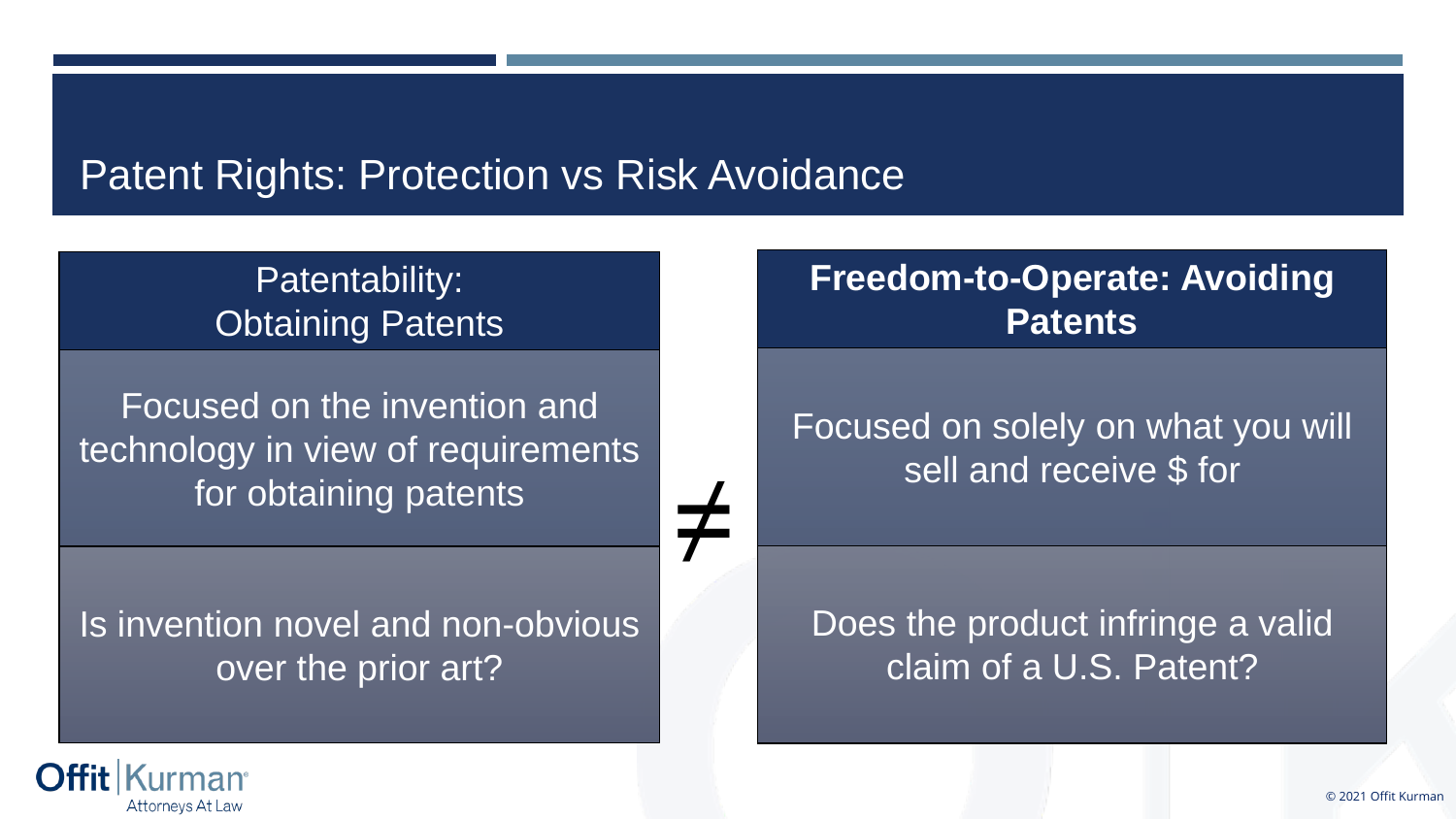

# **Minimizing Patent Risk**

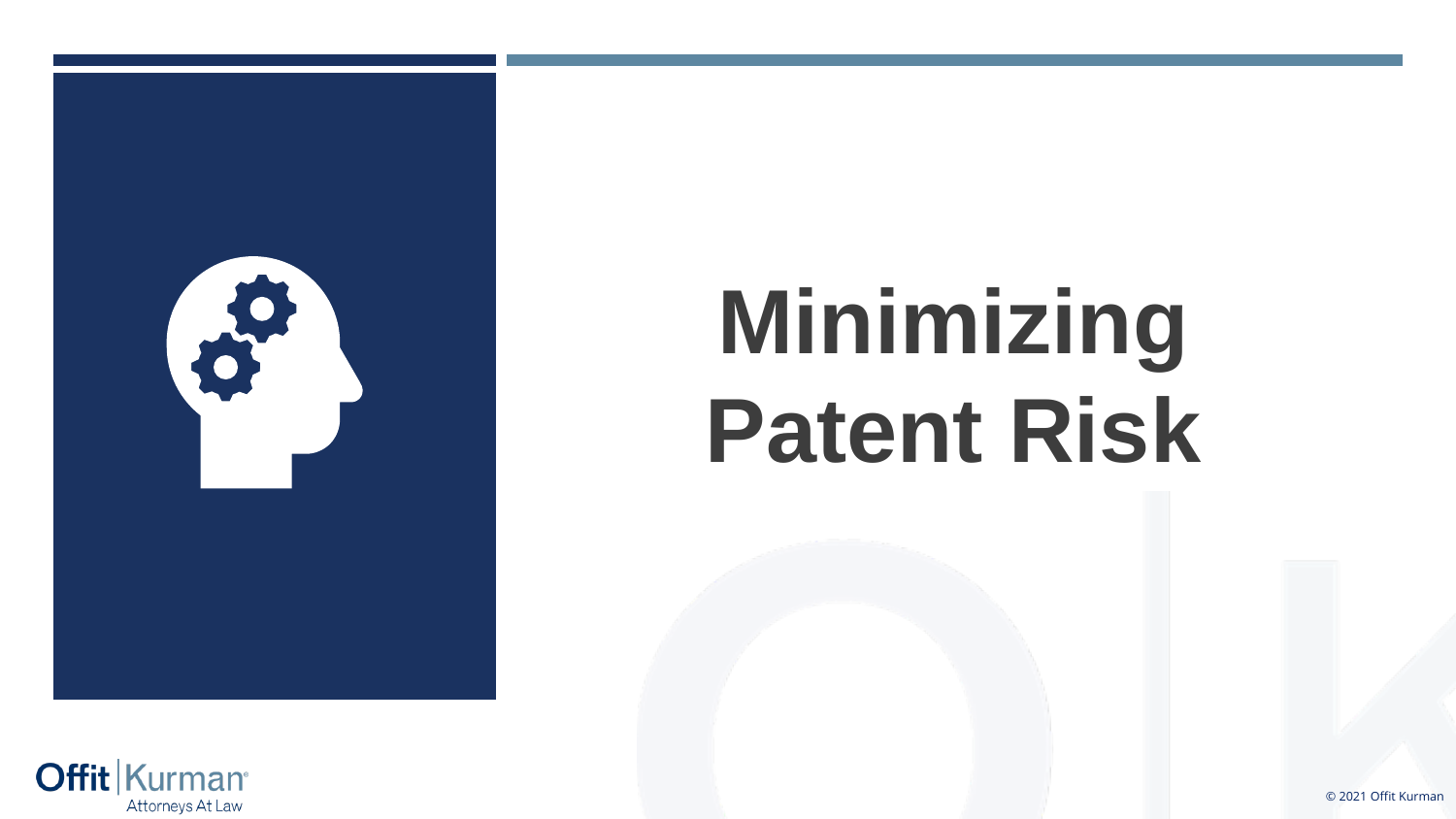# Minimizing Patent Risk: Why? Patent Rights-- Revisited

■ Patent owners have the right to **prevent others** from **making**, using, **selling, offering for sale or importing into the U.S.** the invention **as claimed in a patent**

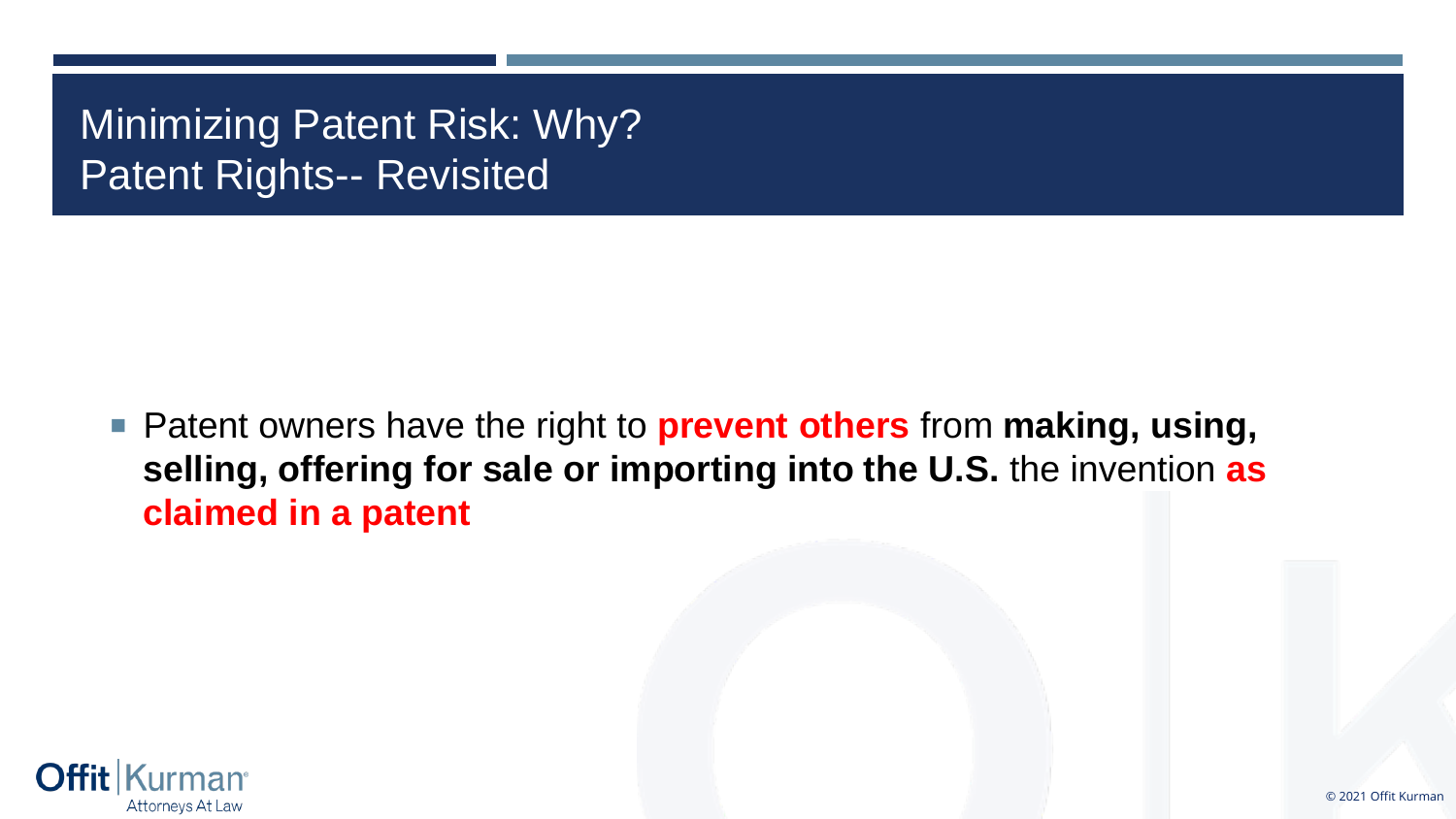# Minimizing Patent Risk: Why? Patent Infringement Liability

- Complaint of infringement of a claim of a U.S. patent filed in Federal District Court
- Judicial determination that the product literally or equivalently infringes at least one claim of a U.S. patent
- Failure by the defendant to prove the patent claim is not valid or that patent is not enforceable
- Ascertainable and available sales (damages) during the relevant time period

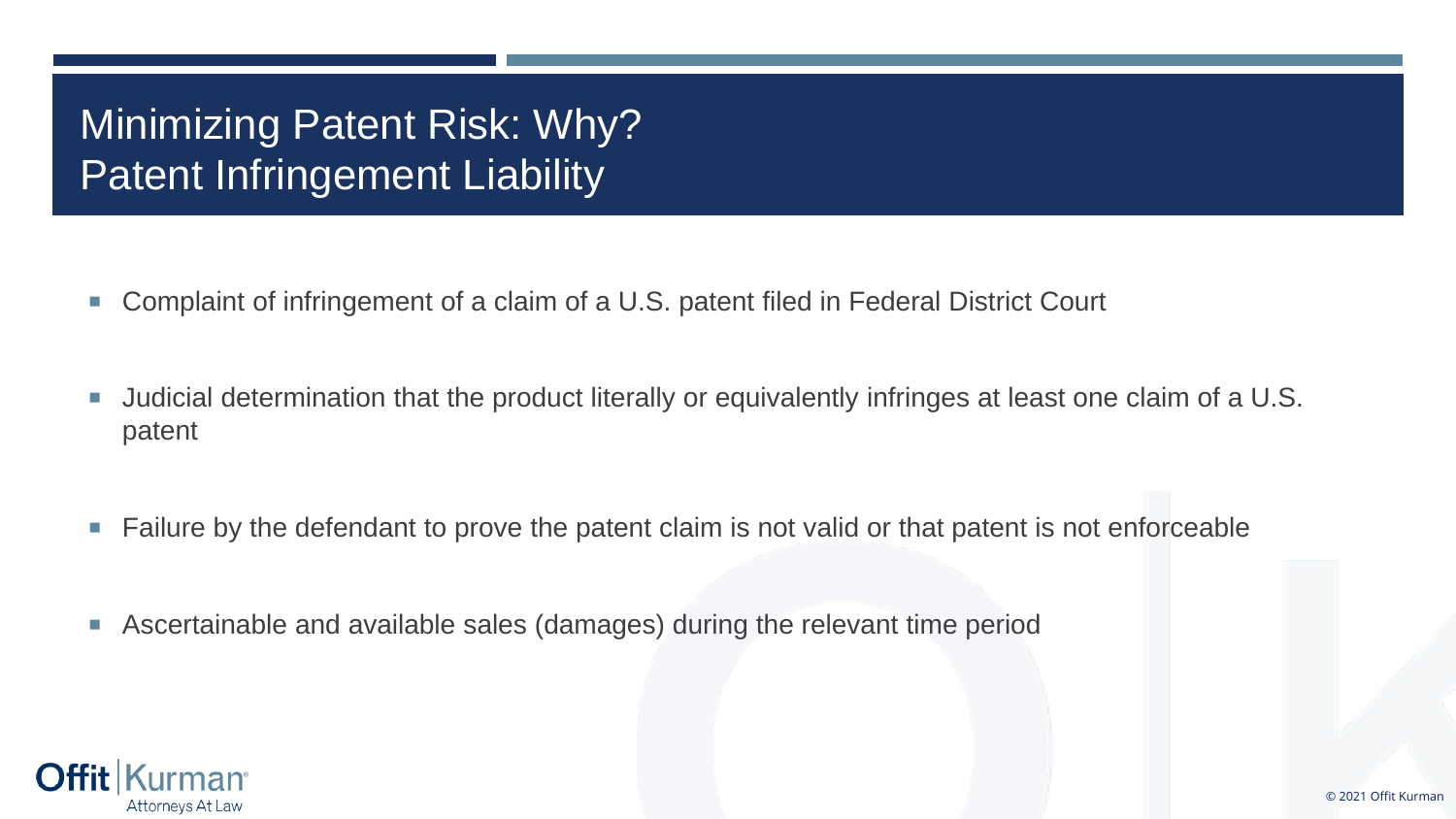#### Patent Risks

- **Money damages (reasonable royalty or lost profits)**
- **Triple Damages?**
- Attorney's Fees?
- **Injunction**
- **Defense costs**
- Reputational harm
- **Lost opportunities**

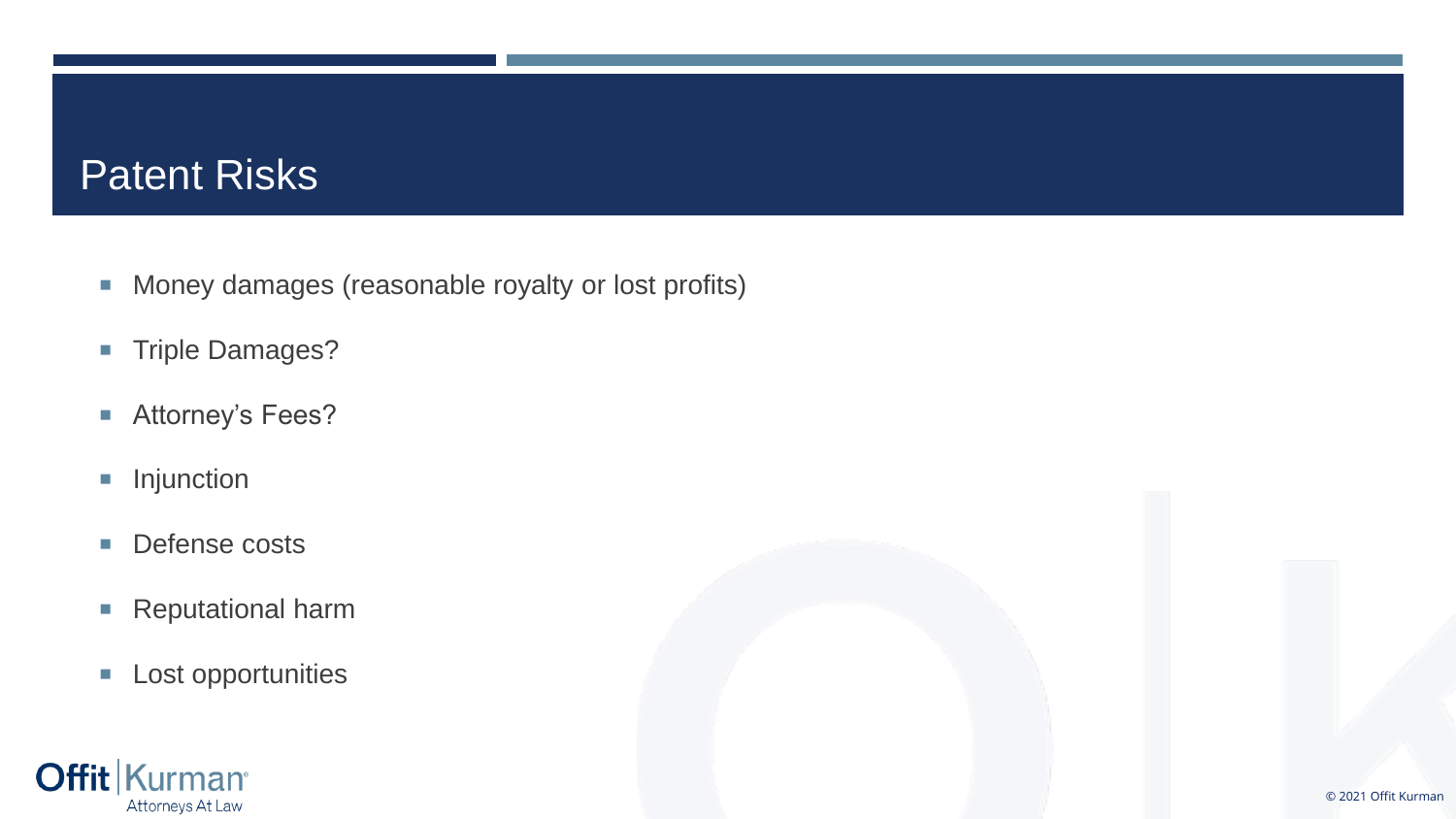# Minimizing Patent Risk What is a Freedom to Operate (FTO) Study?

- Search or identification and analysis of relevant patents to determine a risk of patent infringement liability attaching to a company for its commercial marketing of a product or service in the United **States**
- Compares **commercial product** to claims in a relevant U.S. Patent or Published Patent Application
- May included an assessment of validity of relevant and high risk patent claim

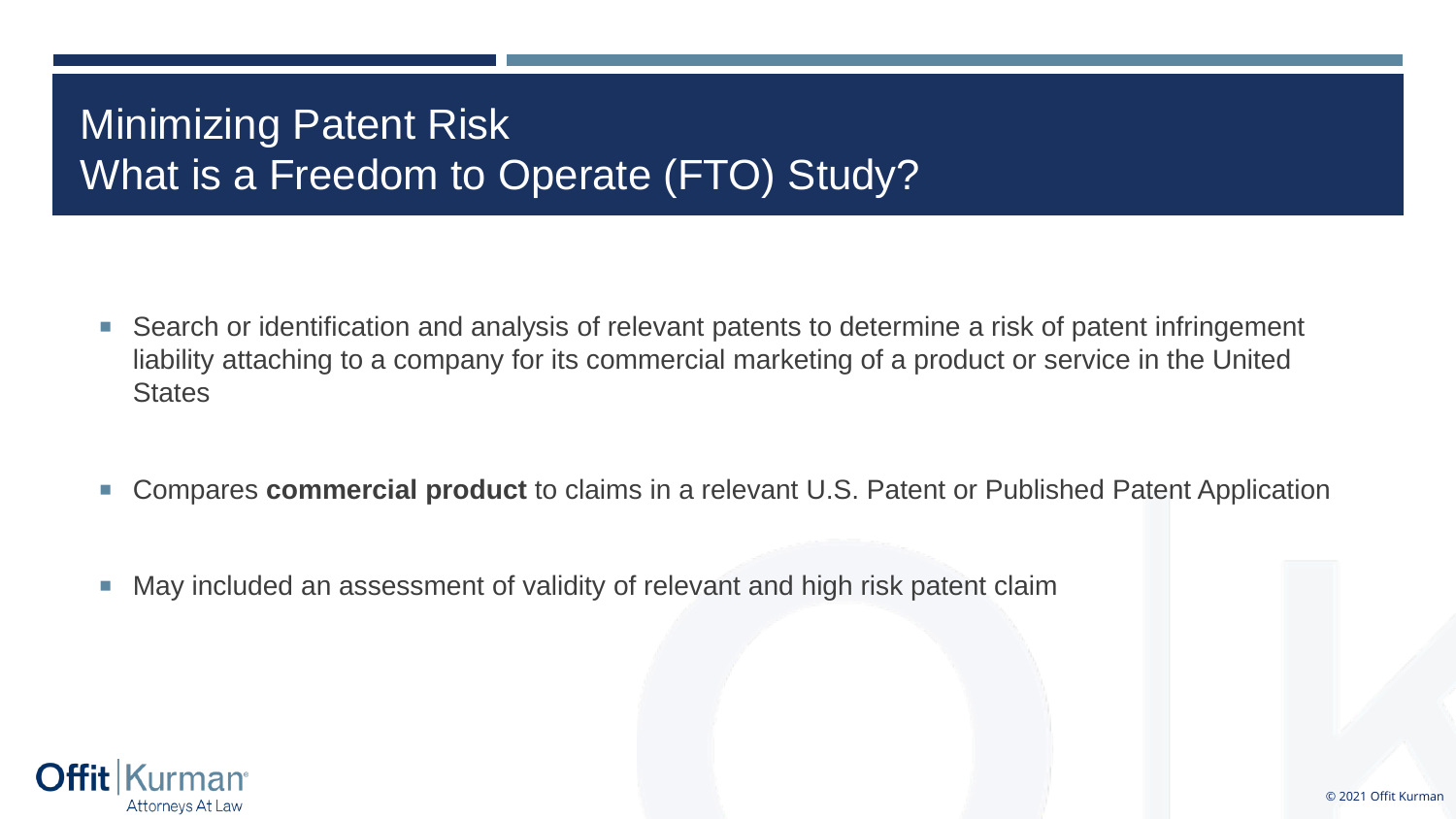# Minimizing Patent Risk: Outcomes of an FTO Study?

- Business tool to evaluate risk of product launch and/or product development pathway
- **Legal tool to limit damages in response to a willful infringement allegation**
- Results can be used to disprove an inducement infringement theory
- **Investors and strategic partners want freedom-to-operate**

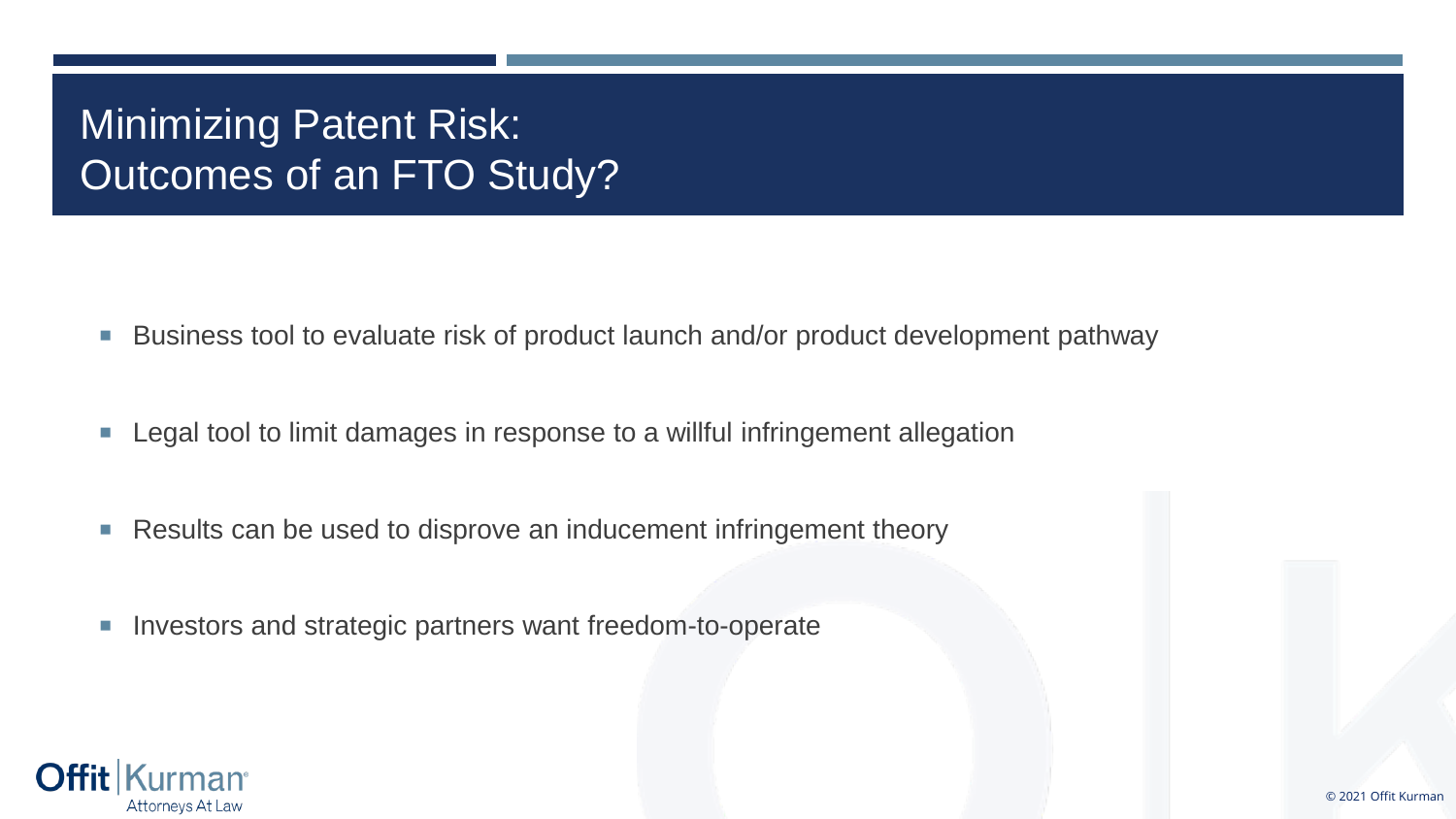#### How to Conduct a Freedom to Operate Study

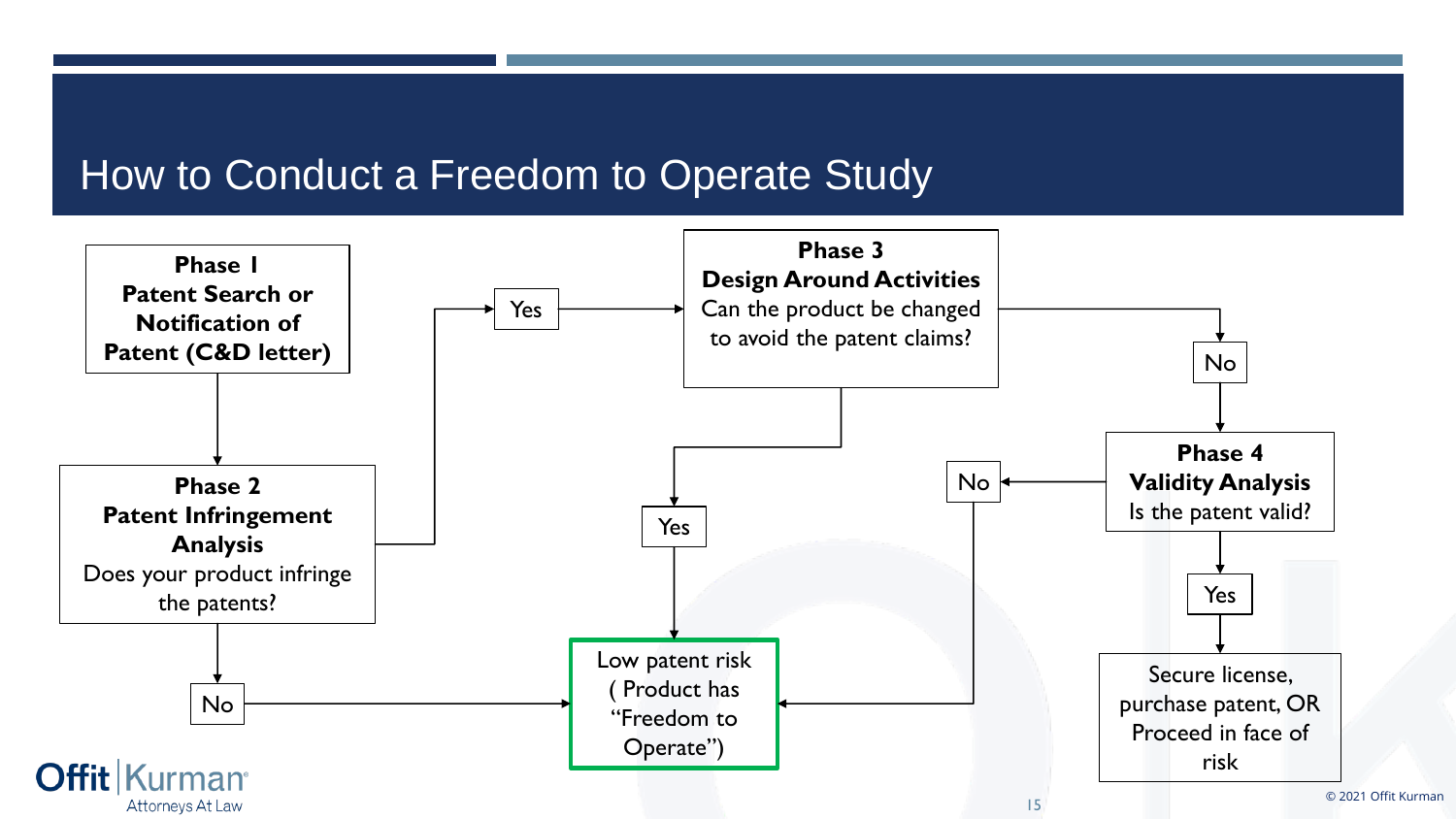## Phase 1 Search and Identify Relevant Patents

- Hire search firm to compile relevant patents and published patent applications
- **Designate a person with patent searching proficiency to compile/search patents**
- **Monitor key competitors and inventors for new patents and new patent publications**
- Learn of patent via C&D letter or invitation to license letter
- Conduct preliminary analysis to weed out irrelevant patents, expired patents, or abandoned patent applications

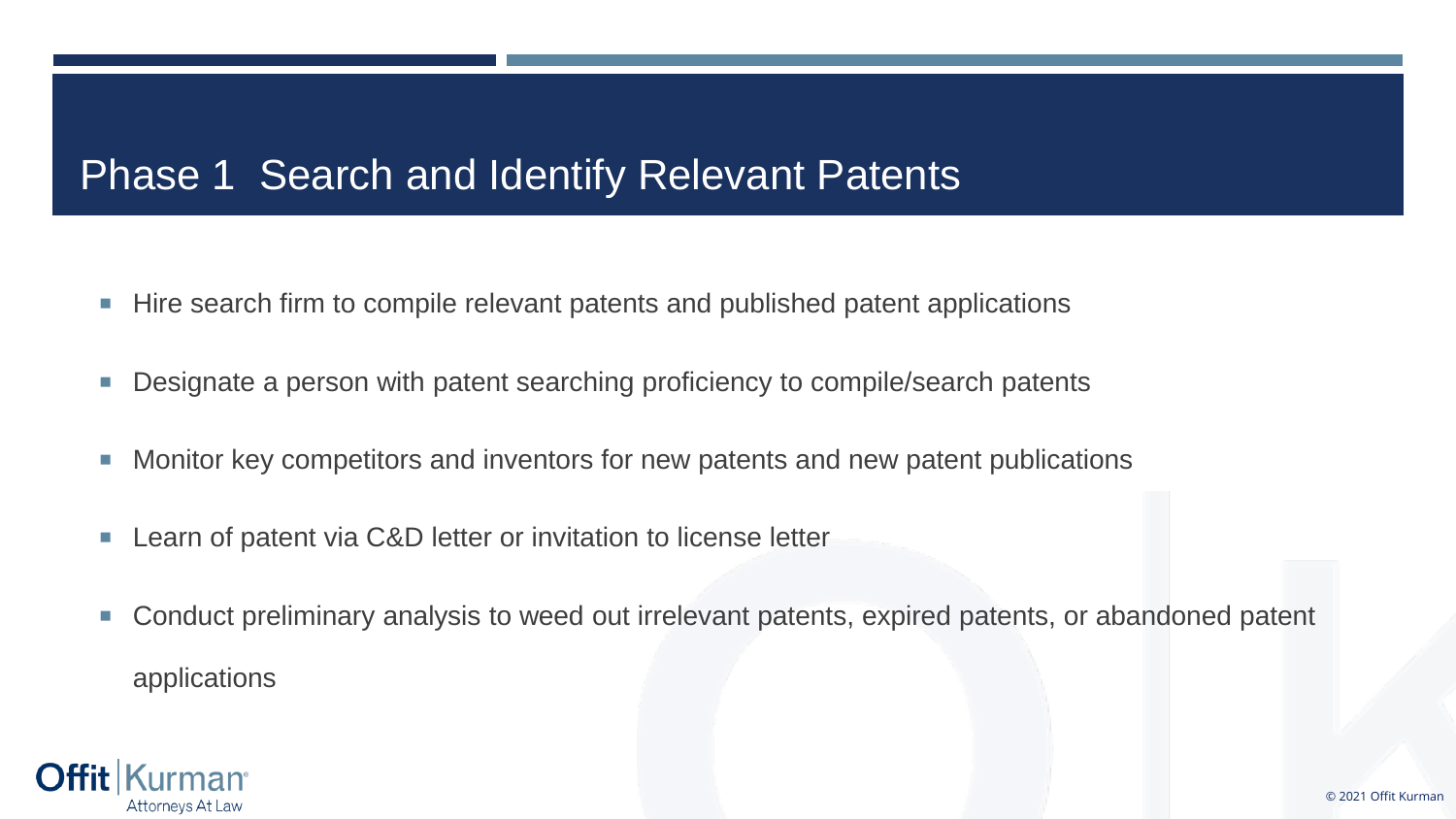## Phase 2 of FTO: Direct Infringement Analysis -- Products

#### **Claim 1**

A medical device comprising:

A) a brown widget,

B) a grey gizmo,

C) an actuator, and

E) a controller.

#### **Product A Includes:**

A) a brown widget,

B) a grey gizmo,

C) a first actuator,

D) a second actuator, and

E) a controller.

#### **Product B Includes**

A) a brown widget,

B) **a black gizmo**,

C) a first actuator,

D) a second actuator, and

E) a controller.

Product A literally infringes claim 1 – No Freedom to Operate

Product B does not literally infringe claim 1 – Is there Freedom to Operate?

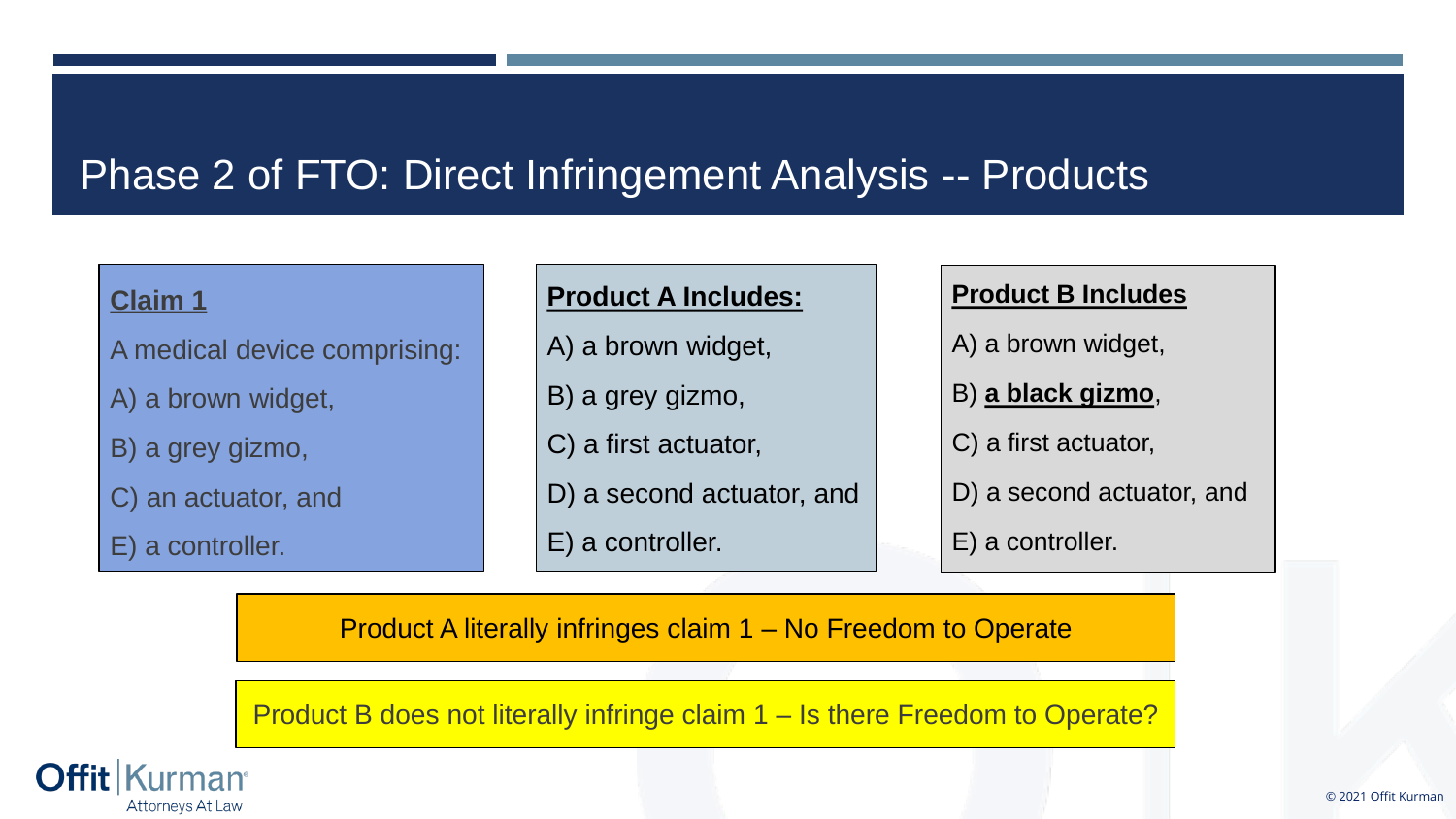## Phase 2 of FTO: Direct Infringement Analysis for Patented Methods

#### **Method Claim 1: A surgical method,**

comprising:

A) making an incision,

B) inserting a grey implant through the

incision, and

C) attaching the implant to a target tissue.

**Med Device Co** sells and delivers to

the healthcare provider a grey

implant, sutures, and anchors.

**No** *Direct* **Infringement by Med** 

**Device Co**

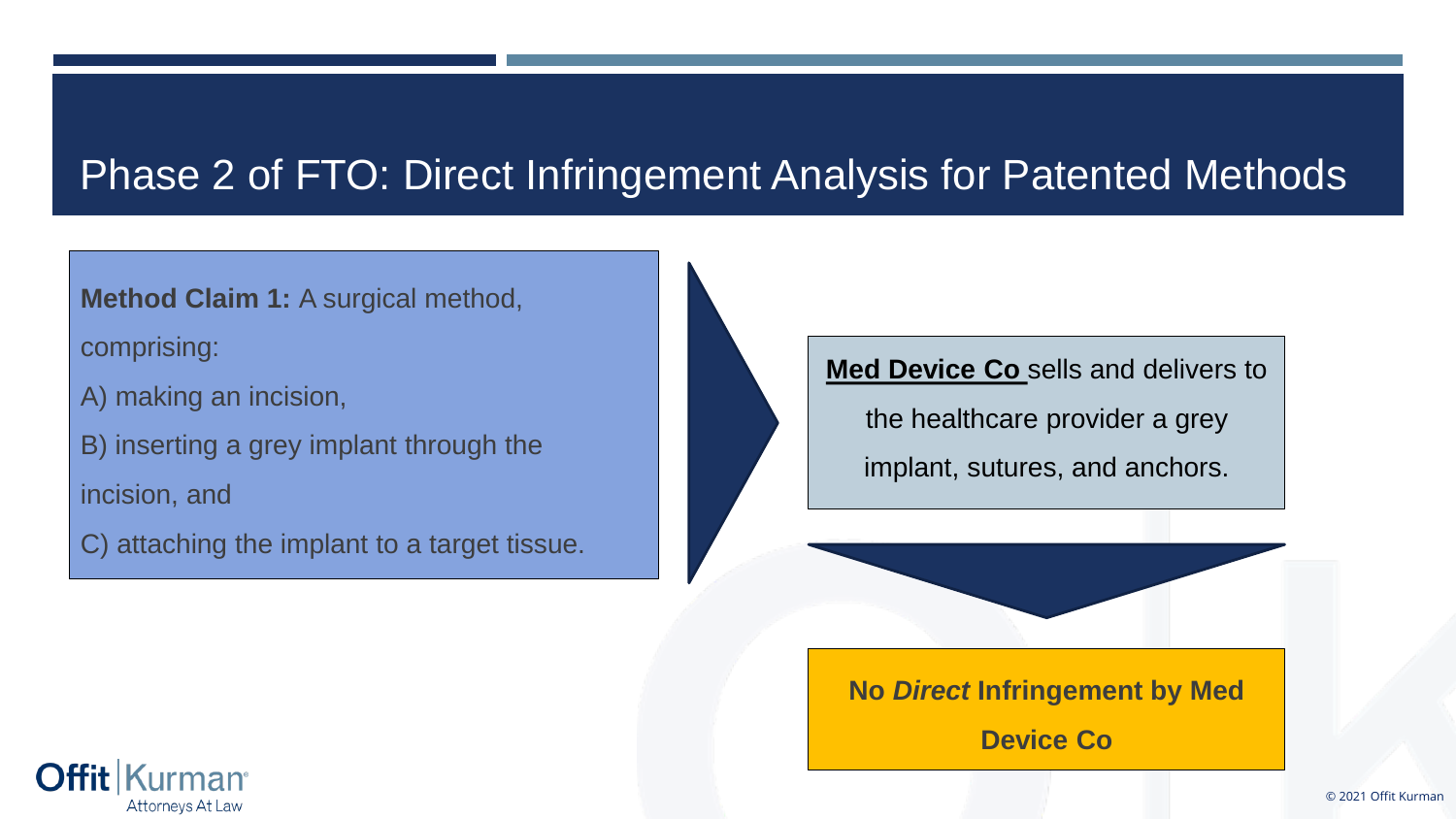## Phase 2 of FTO: Inducement Infringement Analysis – Methods

- **Inducement Infringement occurs when A) one party induces or encourages another to infringe** a patent claim and B) that party had knowledge that the induced acts constitute infringement (35 U.S.C. § 271(b), *Global-Tech Appliances, Inc. v. SEB S.A*., 563 U.S. 754 (2011)
- Can a medical device company induce a healthcare provider to infringe a surgical method? Maybe

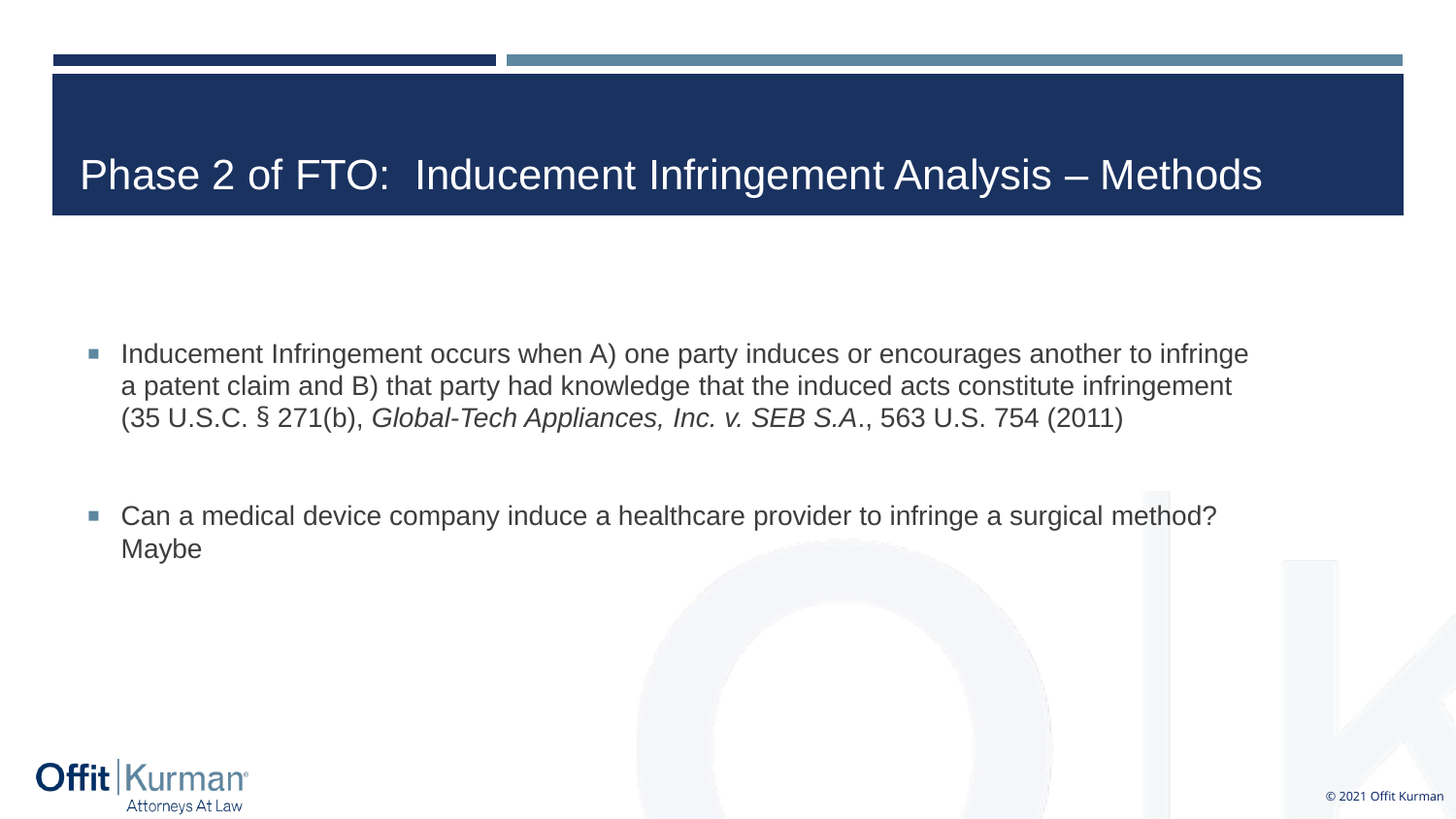### Phase 2 of FTO: Inducement Infringement Analysis

#### **Method Claim 1:** A surgical method,

comprising:

A) making an incision,

B) inserting a grey implant through the

incision, and

C) attaching the implant to a target tissue.

**Med Device Co** sells and delivers to the health care provider a grey implant, sutures, and anchors AND encourage surgeons to perform steps via technique guides and training

**Possible Inducement Infringement** 

**by Med Device Co**

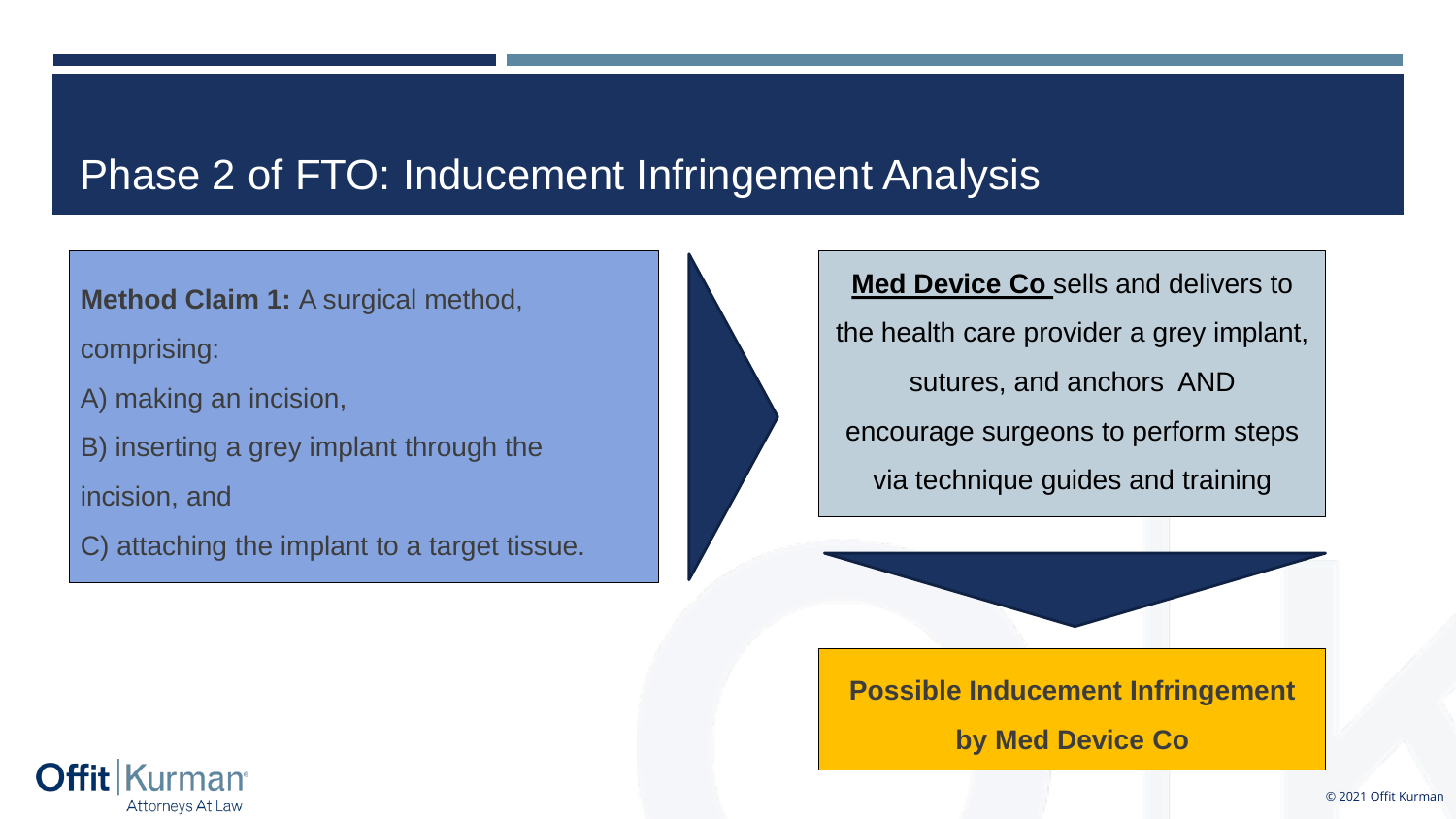#### Phase 3 of FTO: Design Around

#### **Claim 1**

A medical device comprising:

A) a brown widget,

B) a grey gizmo,

C) an actuator, and

E) a controller.

#### **Product A Includes:**

A) a brown widget,

B) a grey gizmo,

C) a first actuator,

D) a second actuator, and

E) a controller.

**Modified Product A Includes:**

A) a **blue** widget,

**B) a grey gizmo,**

C) a first actuator,

D) a second actuator, and

E) a controller.

Product A literally infringes claim 1 – No Freedom to Operate

Modified Product A does not literally infringe claim 1 – Freedom to Operate

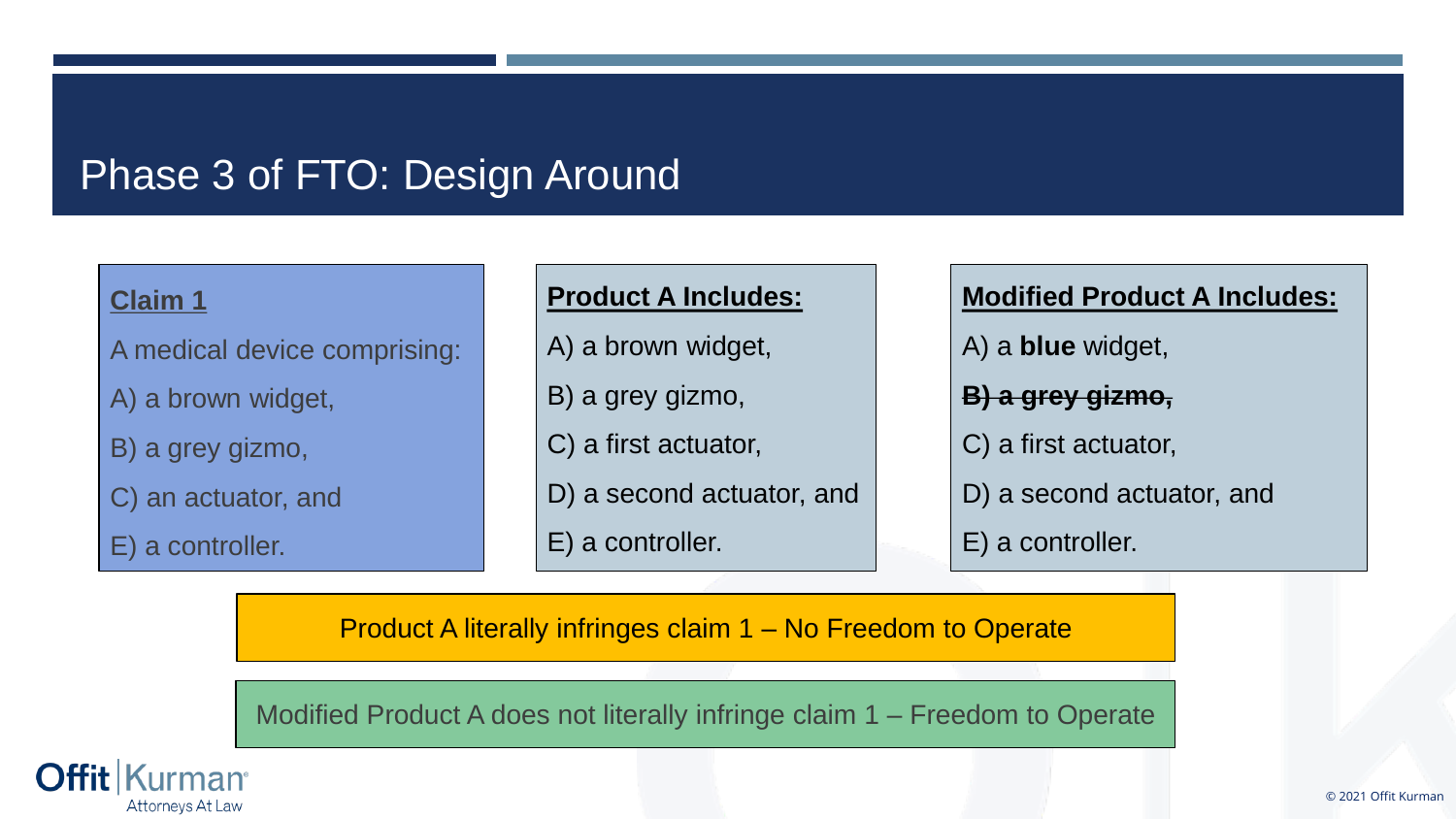### Phase 4 of FTO: Validity

#### **Claim 1**

A medical device comprising:

A) a brown widget,

B) a grey gizmo,

C) an actuator, and

E) a controller.



Does the prior art render the claim

invalid?

Is the claim enabled?

Is written description violated?

Etc…

If the claim is invalid, there is lower risk (even if infringement is present)

If claim is valid, consider license, purchase, or proceed in view of risk

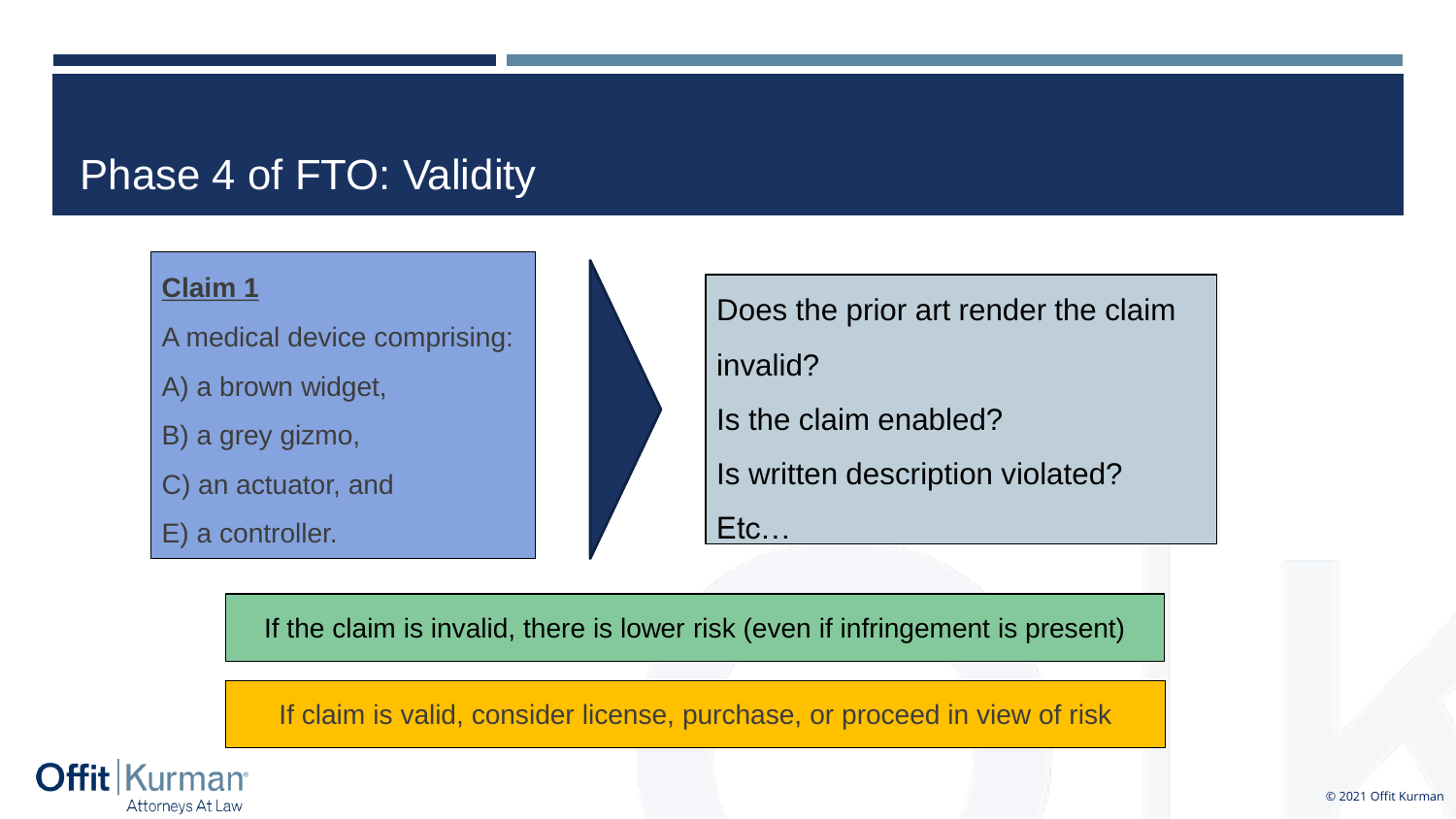# Minimizing Patent Risk: **FTO study results**

- Confidence in risk position relative to  $3<sup>rd</sup>$  party patents
- Non-infringement and invalidity opinions can be used to disprove willful infringement allegation
- Favorable non-infringement opinions can mitigate risk of inducement infringement... by proving that defendant did not have actual knowledge of the patent or that they had a good faith belief it was not inducing infringement
- Invalidity opinions can form the bases to cancel patents at the U.S. Patent Office (via Inter Partes Review and/or ex parte reexaminations)

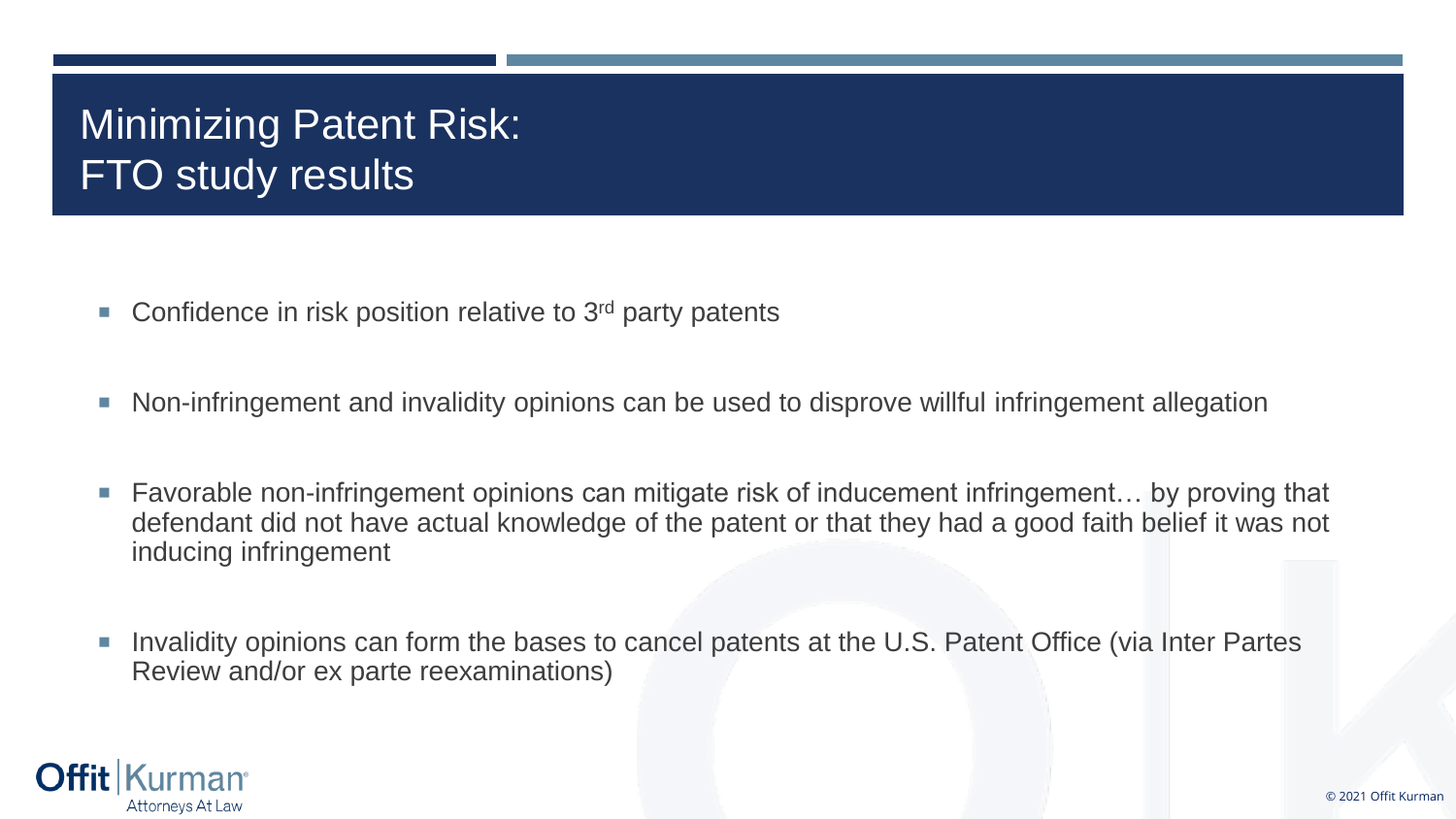## What can you do with the results of an FTO study?

- **Designing around a 3<sup>rd</sup> party patent can generate new patents and help block 3<sup>rd</sup> parties from** implementing the design around
- Patent risk mitigation attracts capital and can streamline due diligence<sup>\*</sup>

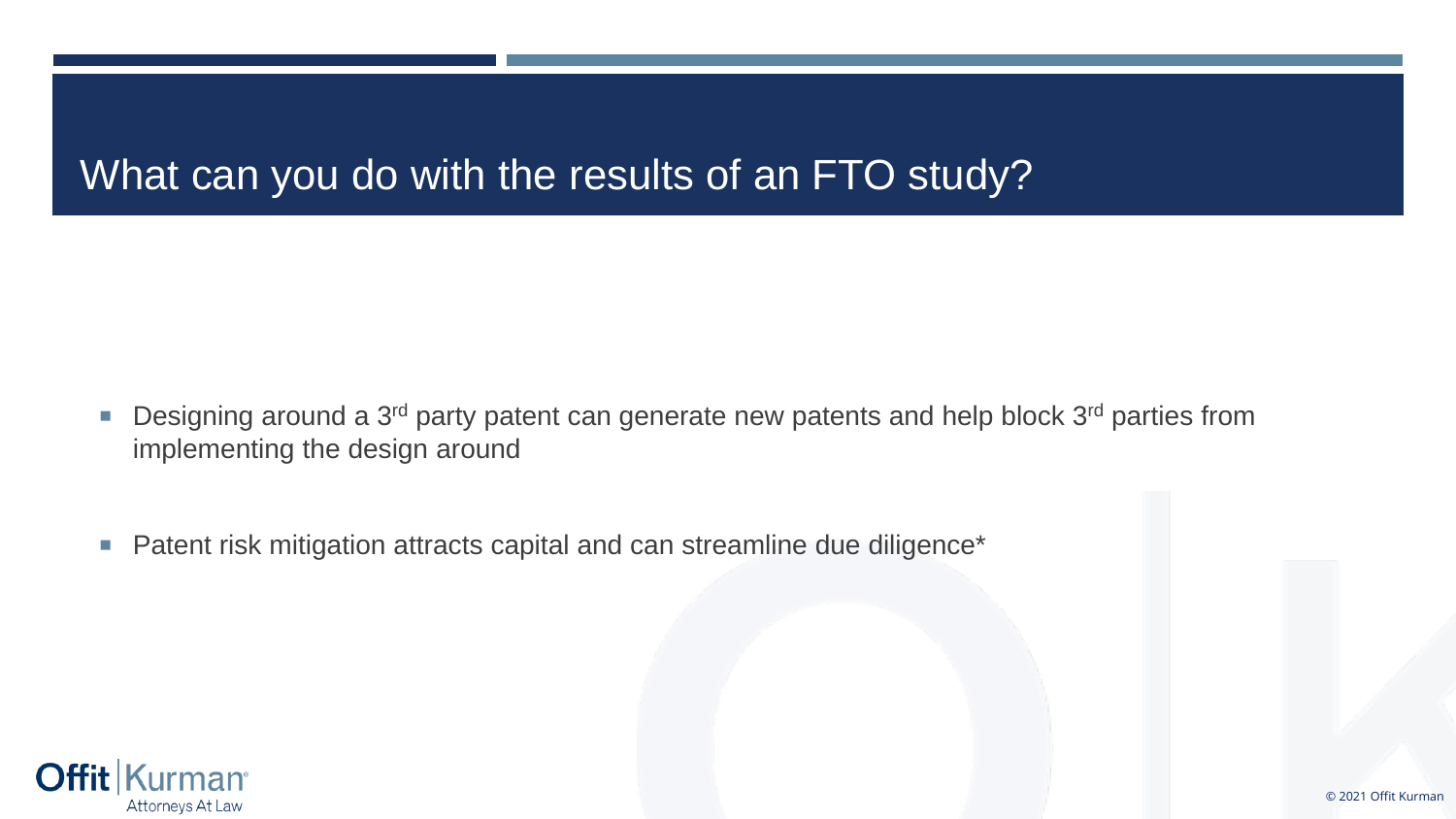# Minimizing Patent Risk: When do you conduct an FTO study?

- **Timing is driven by key commercial milestones and external events--the earlier the better**
- After product/service is relatively concrete (concepts are hard to clear)
- **I** Ideally before:
	- significant capital outlay
	- filing of PMA or 510(k)
	- significant design changes
	- selling the product in the U.S.
- In response to receiving a cease & desist letter or a patent notification/invitation to license letter

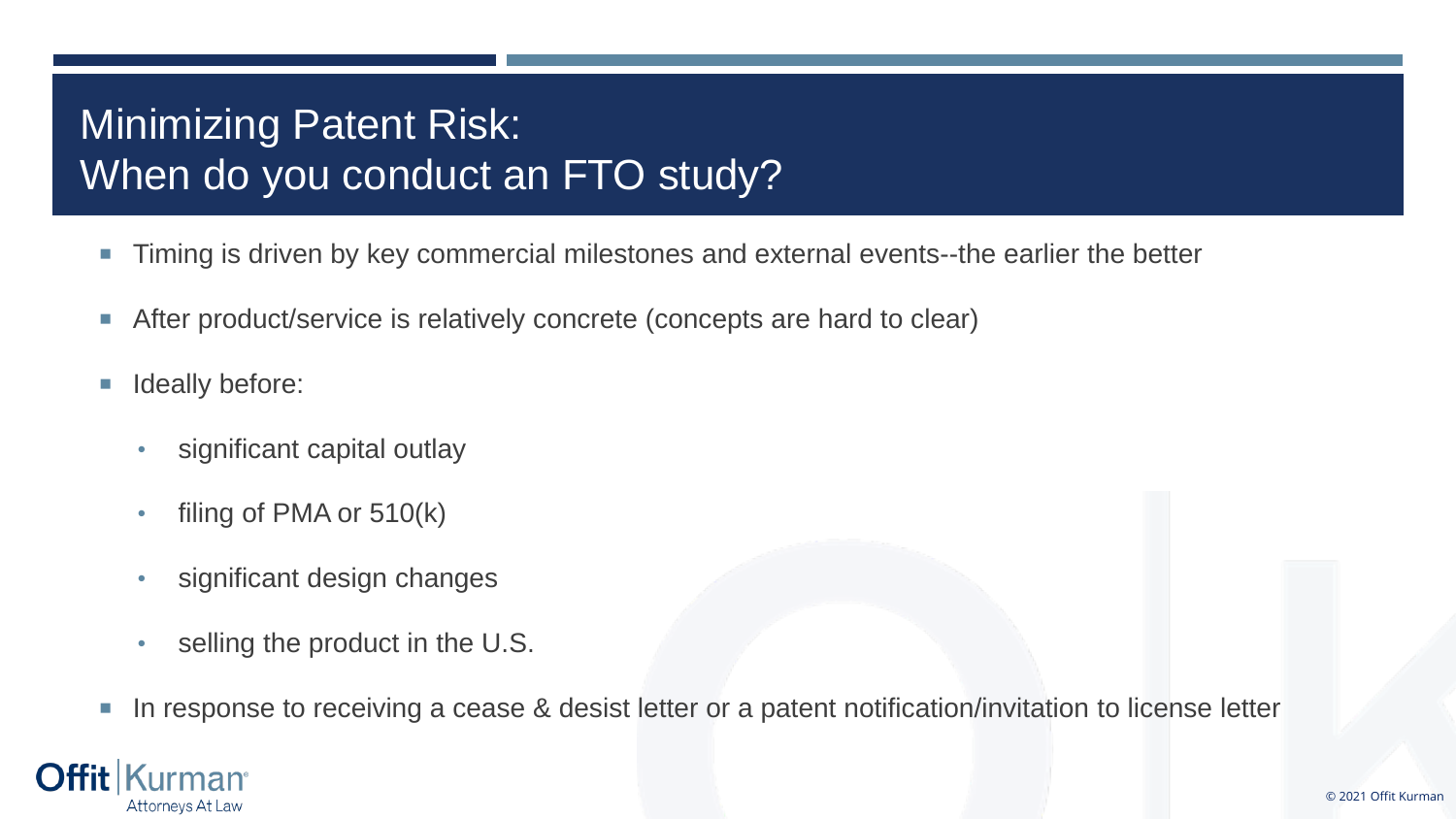

# **Is Your Revenue Model Protected?**

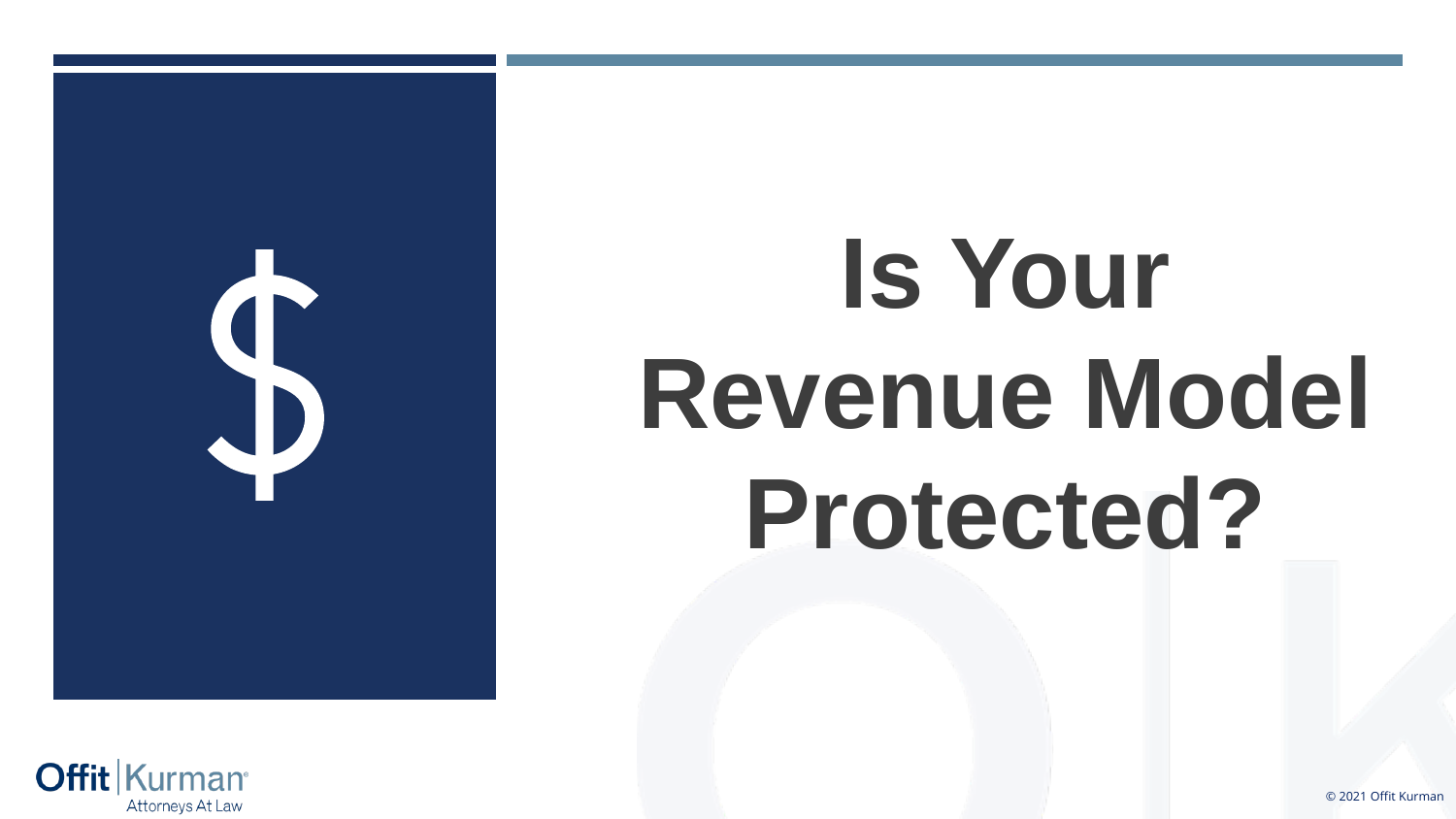# Patent Strategy: **Protecting Revenue**

- Patents should cover (CLAIM) the revenue generating product or service
- If possible, the patent should also cover (CLAIM) different aspects of the value chain
- Medical device companies should utilize the U.S. patent system to address competitive threats: continuation applications

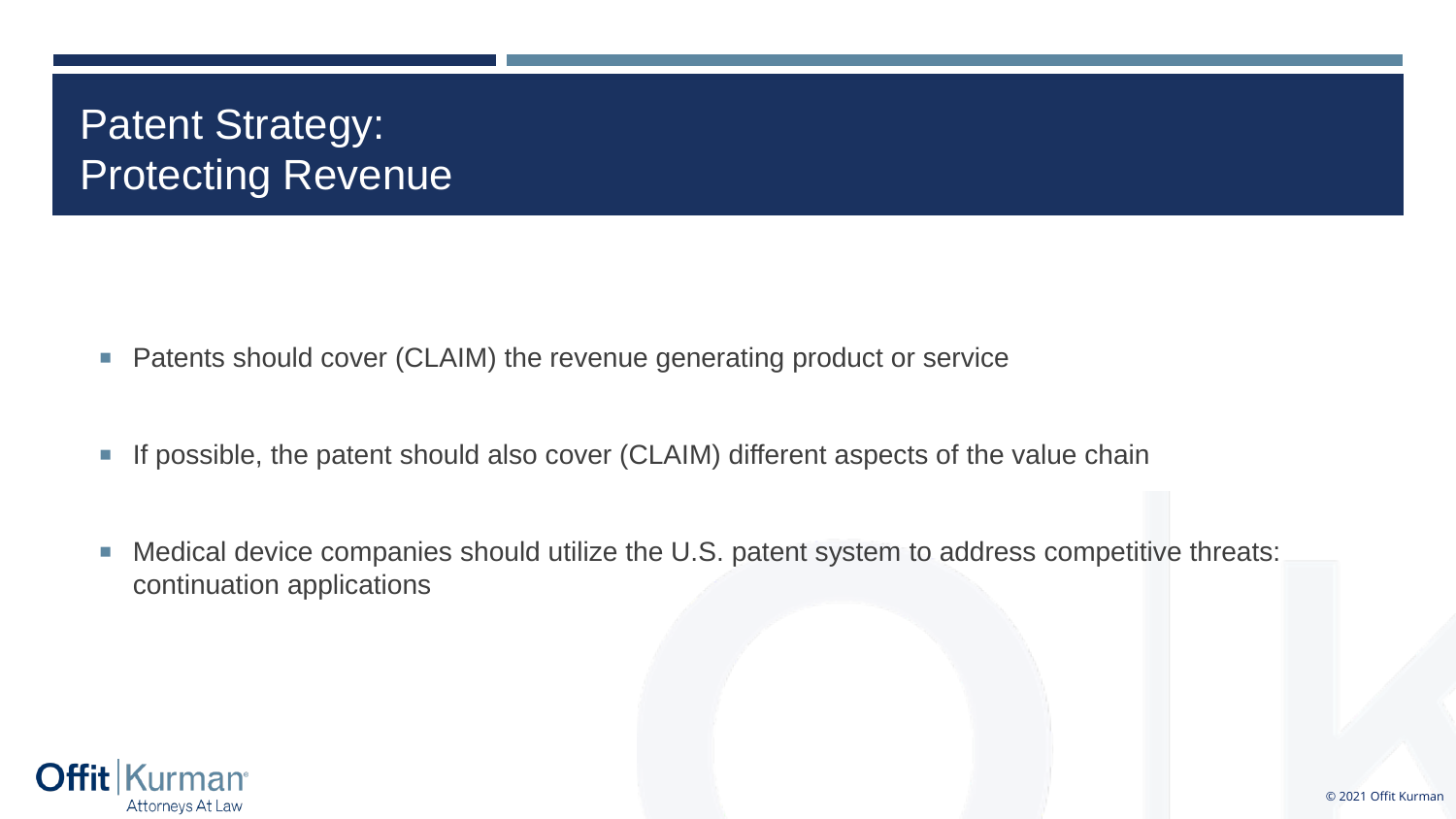# Patent Strategy: **Protecting Revenue**

- **Patents claims should focus on what product or service your company is selling for which it generates** invoices for
- **If the patent claims do not cover what is "in the package" the patent claims do not cover the revenue** model
- If the business sells implants (but not sutures or anchors), then claims should focus on implants
- If the business is service based (e.g. diagnostic testing method/POC), the claims should focus on the services provided to paying customers

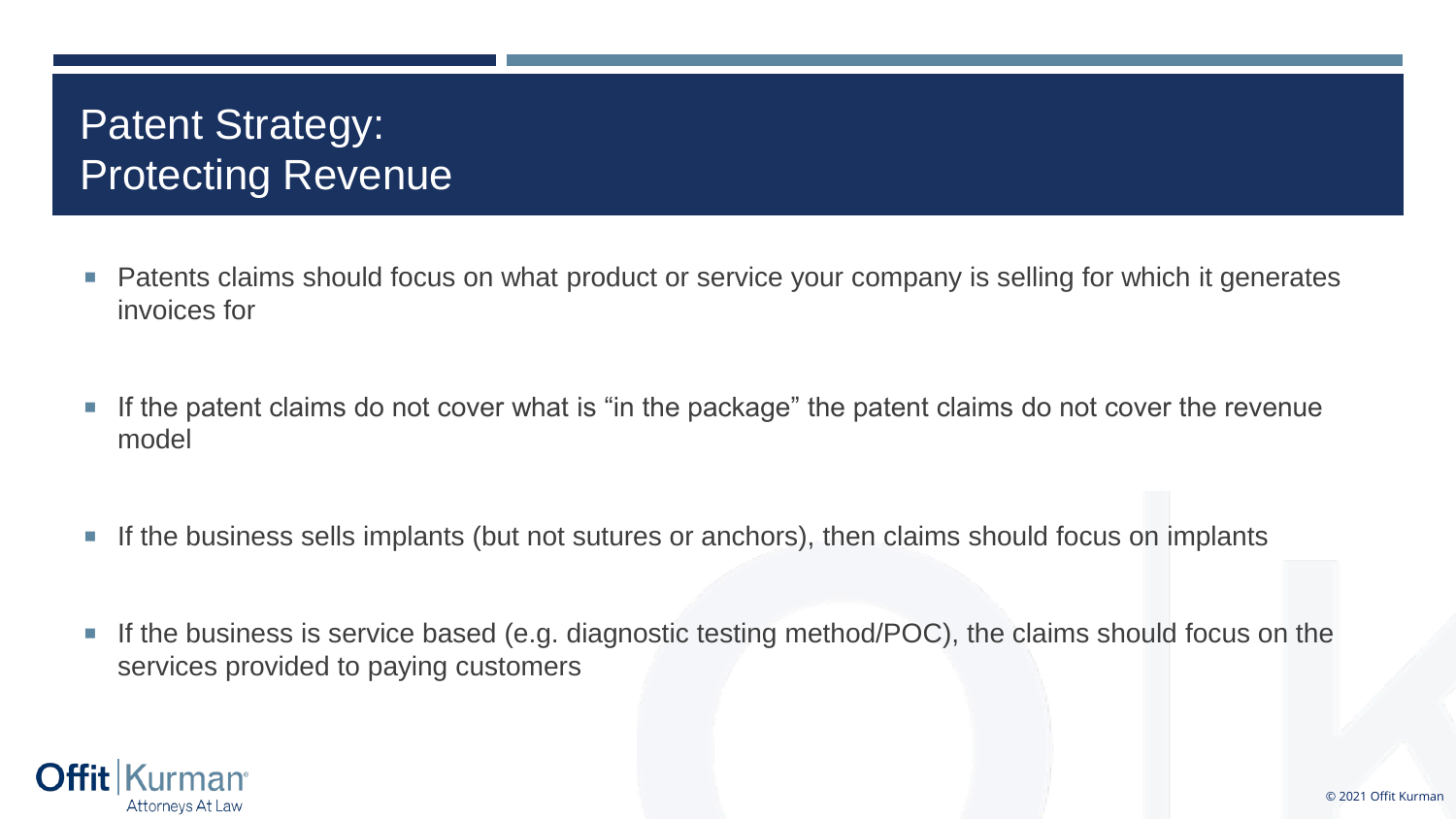# Patent Strategy: Securing Coverage in the Medical Device Value Chain



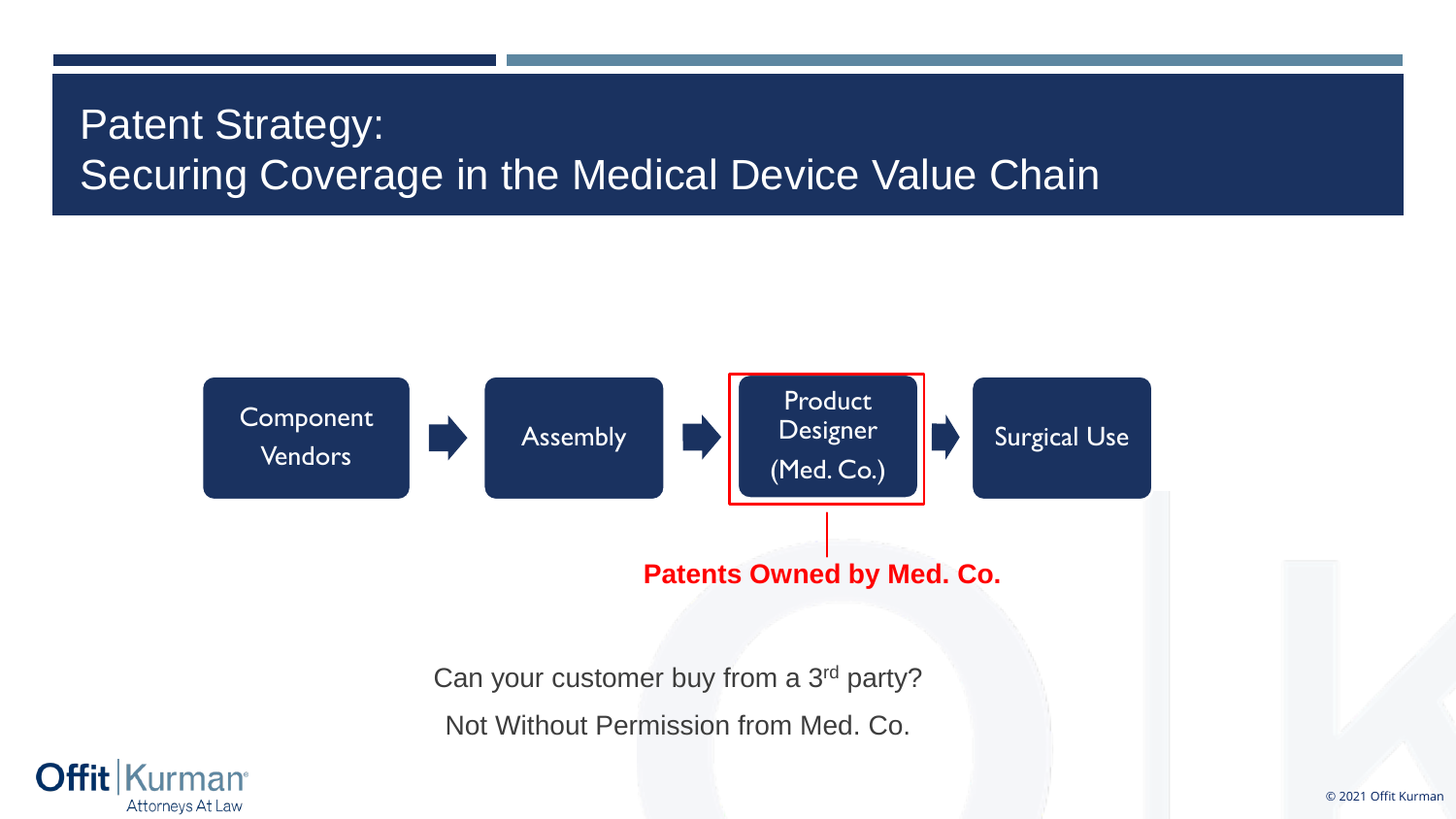# **Patent Strategy:** Securing Coverage in the Medical Device Value Chain



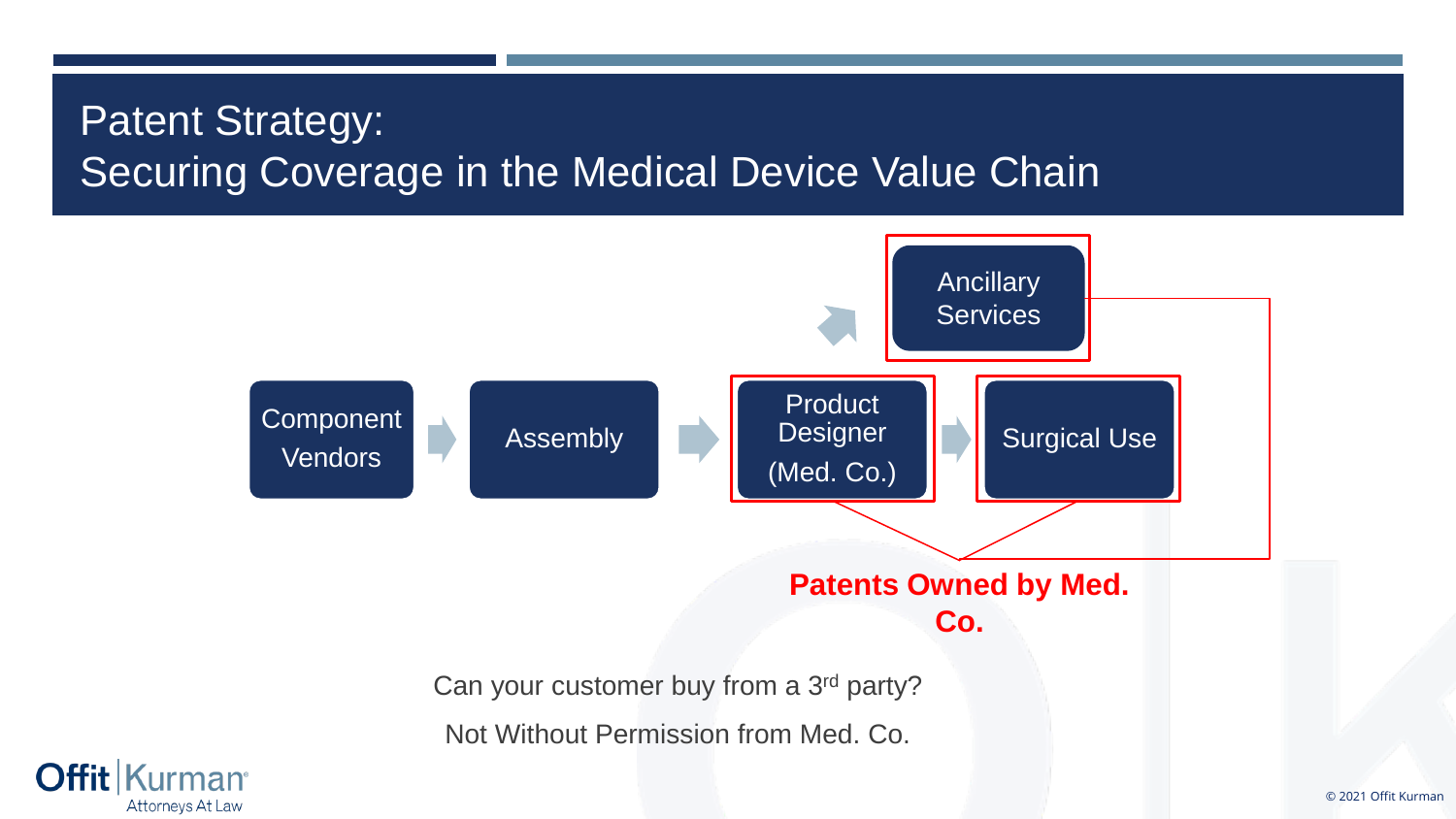# Patent Strategy: Securing Coverage in the Medical Device Value Chain

**Offit** 

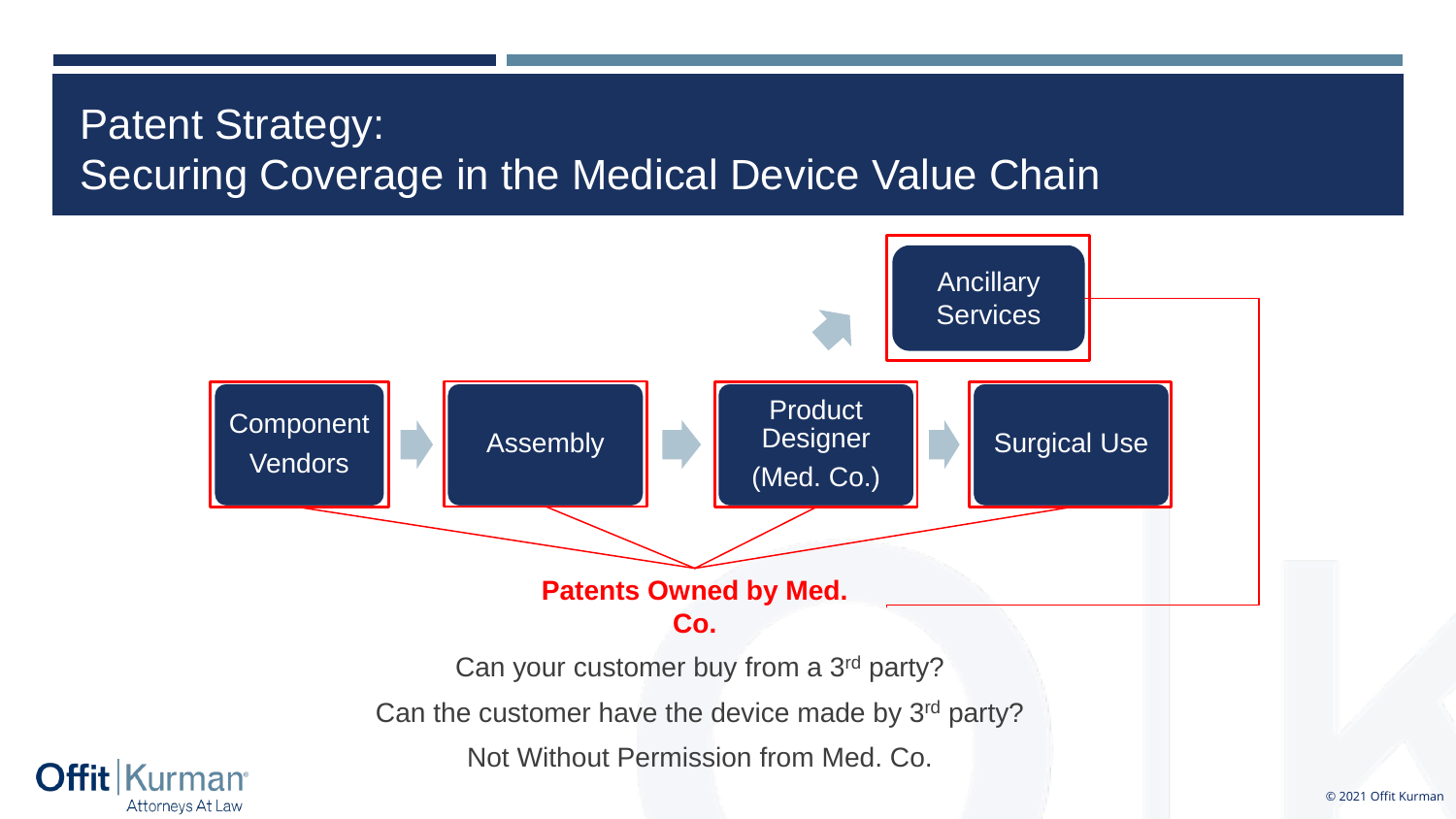# Patent Strategy: Using the Patent System to React to the Market--Continuations

 Continuation/divisional patents have the same technical description but have different claims (device vs method vs composition)



Can file continuations **indefinitely until patent term expires**

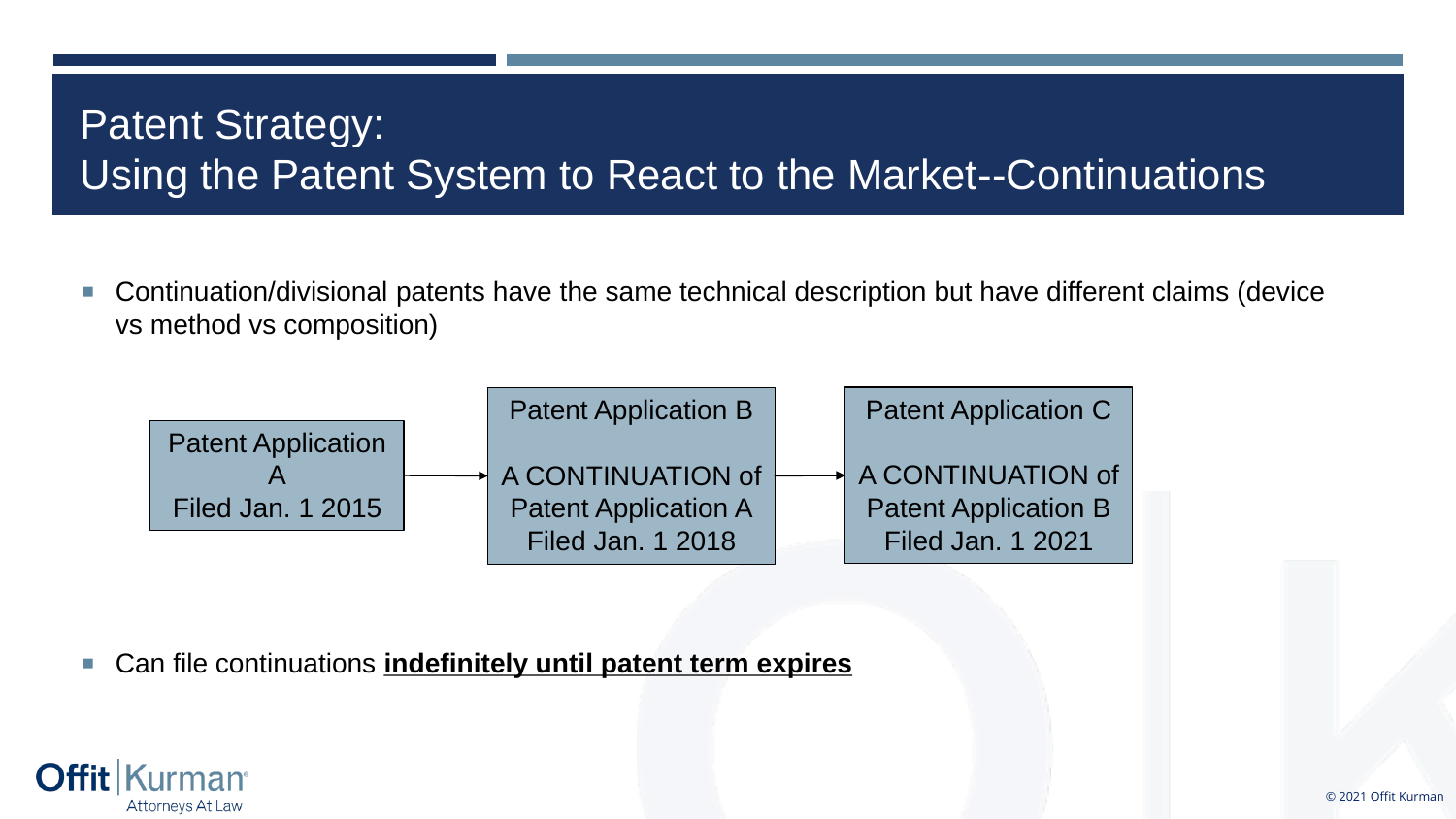## Using the Patent System to React to the Market: Continuations



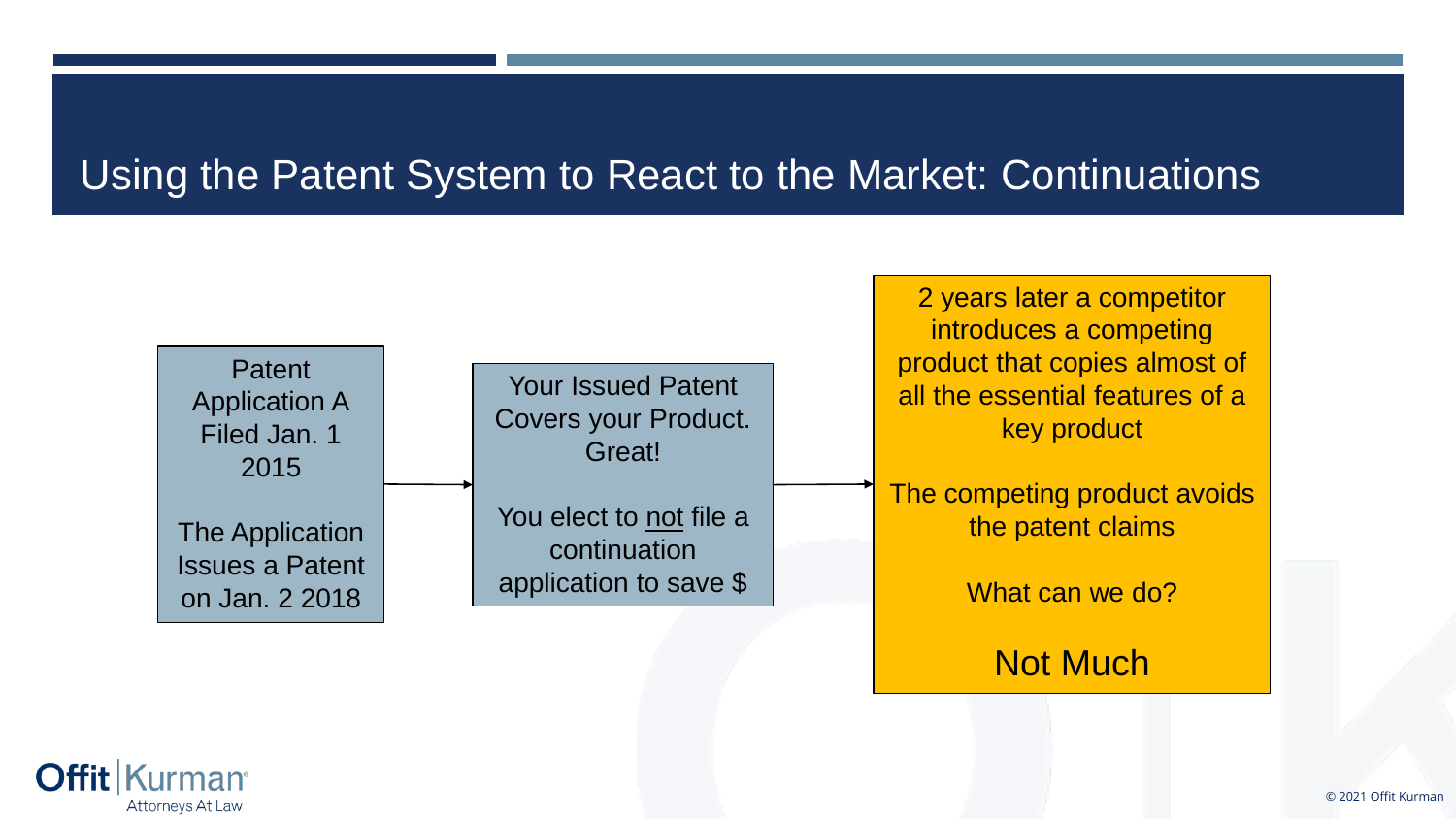## Using the Patent System to React to the Market: Continuations



Your Issued Patent Covers your Product. Great!

This time you chose to file continuation applications and keep the family alive.

**urman** 

**Attorneys At Law** 

2 years later a competitor introduces a competing product that copies almost of all of the essential features of your product. The competing product avoids the patent claims.

What do we do?

Draft claims to cover the competing product in Application B and/or C. **The competitor now has patent infringement risk and your business now has a response if the competitor SUES you for patent infringement**  $\bigcup_{\text{Q 2021 Offit Kurman}}$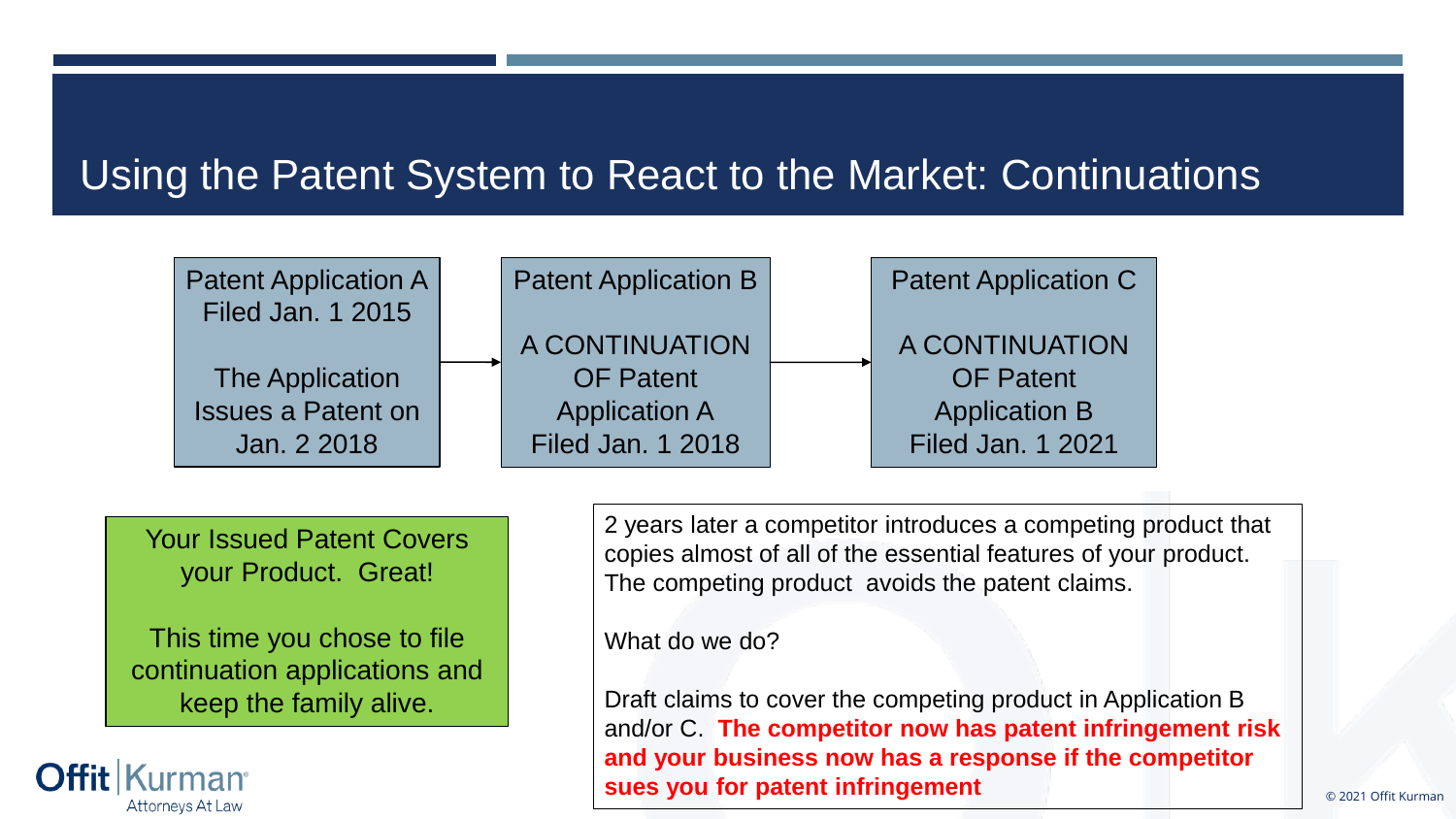# **Effective Patent Strategy:** Final Thoughts

- **Minimize patent risk by conducting FTO studies at the right time**
- **Develop and procure patents on core technology that protects the revenue model--protects top and** bottom line
- Whenever possible, secure coverage along the entire value chain--protects the supply chain
- Continuation patents limit encroachment by competitors--protects top line
- Robust patent coverage and low patent risk attracts capital and provide commercial flexibility